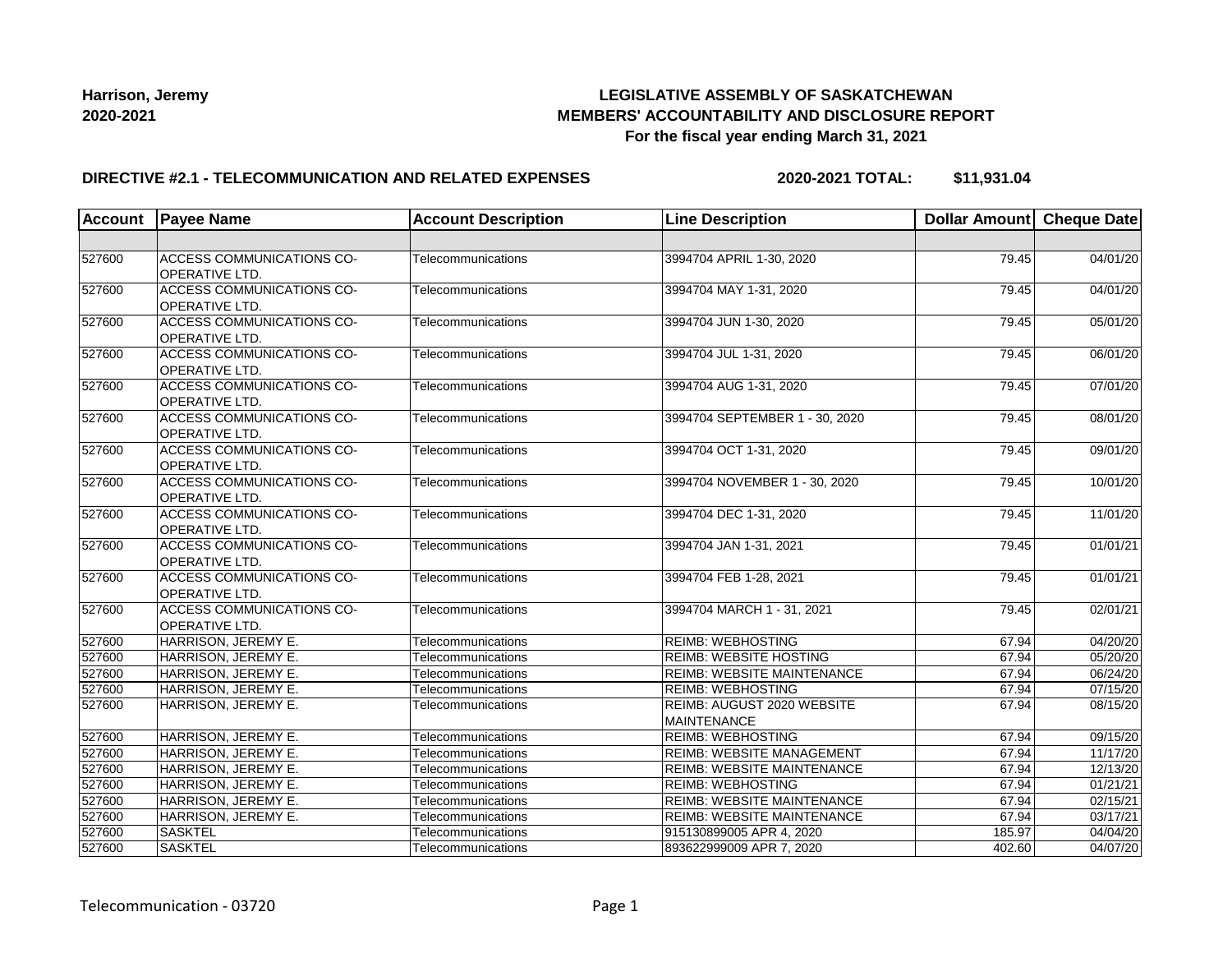## **LEGISLATIVE ASSEMBLY OF SASKATCHEWAN MEMBERS' ACCOUNTABILITY AND DISCLOSURE REPORT For the fiscal year ending March 31, 2021**

## **DIRECTIVE #2.1 - TELECOMMUNICATION AND RELATED EXPENSES**

**2020-2021 TOTAL: \$11,931.04**

| <b>Account</b> | <b>Payee Name</b> | <b>Account Description</b> | <b>Line Description</b>                                  | Dollar Amount Cheque Date |                       |
|----------------|-------------------|----------------------------|----------------------------------------------------------|---------------------------|-----------------------|
|                |                   |                            |                                                          |                           |                       |
| 527600         | <b>SASKTEL</b>    | Telecommunications         | 230060588000 APR 8, 2020                                 | 119.04                    | 04/08/20              |
| 527600         | <b>SASKTEL</b>    | Telecommunications         | 900381299005 APR 13, 2020                                | 80.50                     | $\overline{04/13/20}$ |
| 527600         | <b>SASKTEL</b>    | Telecommunications         | 915130899005 MAY 4, 2020                                 | 185.97                    | $\overline{05}/04/20$ |
| 527600         | <b>SASKTEL</b>    | Telecommunications         | 893622999009 MAY 7, 2020                                 | 400.25                    | 05/07/20              |
| 527600         | <b>SASKTEL</b>    | Telecommunications         | 230060588000 MAY 8, 2020                                 | 119.04                    | 05/08/20              |
| 527600         | <b>SASKTEL</b>    | Telecommunications         | 900381299005 MAY 13, 2020                                | 80.50                     | 05/13/20              |
| 527600         | <b>SASKTEL</b>    | Telecommunications         | 915130899005 JUN 4, 2020                                 | 185.97                    | 06/04/20              |
| 527600         | <b>SASKTEL</b>    | Telecommunications         | 893622999009 JUN 7, 2020                                 | 400.06                    | 06/07/20              |
| 527600         | <b>SASKTEL</b>    | Telecommunications         | 230060588000 JUN 8, 2020                                 | 119.04                    | 06/08/20              |
| 527600         | <b>SASKTEL</b>    | Telecommunications         | 900381299005 JUN 13, 2020                                | 80.50                     | 06/13/20              |
| 527600         | <b>SASKTEL</b>    | Telecommunications         | 915130899005 JUL 4, 2020                                 | 185.97                    | 07/04/20              |
| 527600         | <b>SASKTEL</b>    | Telecommunications         | 893622999009 JUL 7, 2020                                 | 400.18                    | 07/07/20              |
| 527600         | <b>SASKTEL</b>    | Telecommunications         | 230060588000 JUL 8, 2020                                 | 119.04                    | 07/08/20              |
| 527600         | <b>SASKTEL</b>    | Telecommunications         | 900381299005 JUL 13, 2020                                | 80.50                     | 07/13/20              |
| 527600         | <b>SASKTEL</b>    | Telecommunications         | 915130899005 AUGUST 4, 2020                              | 185.97                    | 08/04/20              |
| 527600         | <b>SASKTEL</b>    | Telecommunications         | 893622999009 AUGUST 7, 2020                              | 405.47                    | 08/07/20              |
| 527600         | <b>SASKTEL</b>    | Telecommunications         | 900381299005 AUGUST 13, 2020                             | 80.50                     | 08/13/20              |
| 527600         | <b>SASKTEL</b>    | Telecommunications         | 915130899005 SEP 4, 2020                                 | 185.97                    | 09/04/20              |
| 527600         | <b>SASKTEL</b>    | Telecommunications         | 893622999009 SEP 7, 2020                                 | 401.50                    | 09/07/20              |
| 527600         | <b>SASKTEL</b>    | Telecommunications         | 230060588000 AUG 8 AND SEP 8, 2020                       | 439.48                    | 09/08/20              |
| 527600         | <b>SASKTEL</b>    | Telecommunications         | 900381299005 SEP 13, 2020                                | 80.50                     | 09/13/20              |
| 527600         | <b>SASKTEL</b>    | Telecommunications         | <b>RTV-JEREMY HARRISON-MOBILE</b><br><b>DEVICE USAGE</b> | $-119.04$                 | 10/01/20              |
| 527600         | <b>SASKTEL</b>    | Telecommunications         | 893622999009 OCTOBER 7, 2020                             | 401.47                    | 10/07/20              |
| 527600         | <b>SASKTEL</b>    | Telecommunications         | 230060588000 OCTOBER 8, 2020                             | 235.64                    | 10/08/20              |
| 527600         | <b>SASKTEL</b>    | Telecommunications         | 900381299005 OCTOBER 13, 2020                            | 80.50                     | 10/13/20              |
| 527600         | <b>SASKTEL</b>    | Telecommunications         | 915130899005 NOV 4, 2020                                 | 191.55                    | 11/04/20              |
| 527600         | <b>SASKTEL</b>    | Telecommunications         | 893622999009 NOV 7, 2020                                 | 398.14                    | 11/07/20              |
| 527600         | <b>SASKTEL</b>    | Telecommunications         | 230060588000 NOV 8, 2020                                 | 235.64                    | 11/08/20              |
| 527600         | <b>SASKTEL</b>    | Telecommunications         | 900381299005 NOV 13, 2020                                | 80.50                     | 11/13/20              |
| 527600         | <b>SASKTEL</b>    | Telecommunications         | 915130899005 DECEMBER 4, 2020                            | 185.97                    | 12/04/20              |
| 527600         | <b>SASKTEL</b>    | Telecommunications         | 893622999009 DECEMBER 7, 2020                            | 403.59                    | 12/07/20              |
| 527600         | <b>SASKTEL</b>    | Telecommunications         | 900381299005 DEC 13, 2020                                | 80.50                     | 01/01/21              |
| 527600         | <b>SASKTEL</b>    | Telecommunications         | 230060588000 DEC 8, 2020                                 | 235.64                    | 01/01/21              |
| 527600         | <b>SASKTEL</b>    | Telecommunications         | 915130899005 JAN 4, 2021                                 | 185.97                    | 01/04/21              |
| 527600         | <b>SASKTEL</b>    | Telecommunications         | 893622999009 JAN 7, 2021                                 | 402.79                    | 01/07/21              |
| 527600         | <b>SASKTEL</b>    | Telecommunications         | 900381299005 JAN 13, 2020                                | 80.50                     | 01/13/21              |
| 527600         | <b>SASKTEL</b>    | Telecommunications         | 230060588000 JAN 8, 2021                                 | 235.64                    | 02/01/21              |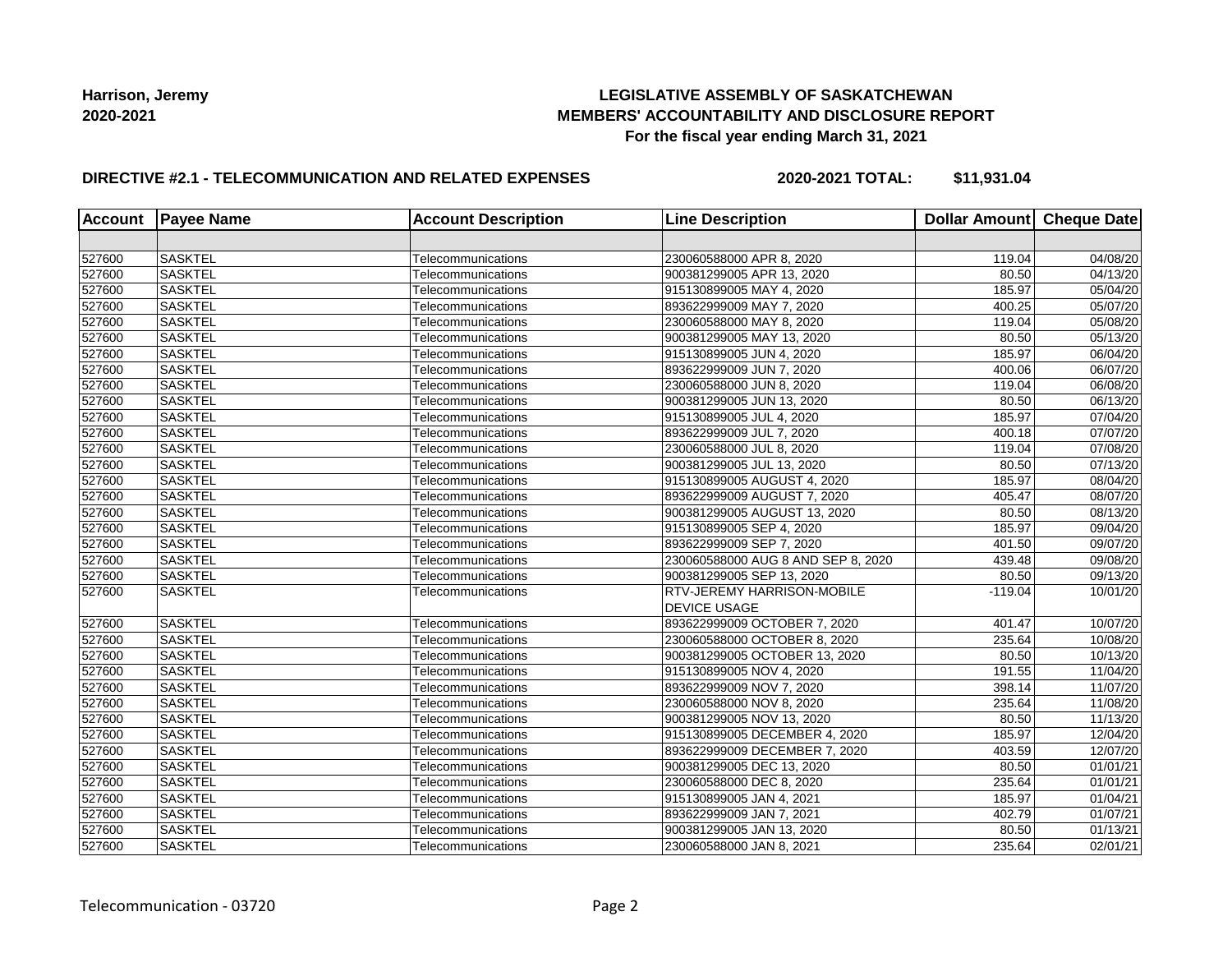## **LEGISLATIVE ASSEMBLY OF SASKATCHEWAN MEMBERS' ACCOUNTABILITY AND DISCLOSURE REPORT For the fiscal year ending March 31, 2021**

# **DIRECTIVE #2.1 - TELECOMMUNICATION AND RELATED EXPENSES**

**2020-2021 TOTAL: \$11,931.04**

| <b>Account</b> | <b>Payee Name</b> | <b>Account Description</b>    | <b>Line Description</b>                 | Dollar Amount | Cheque Date |
|----------------|-------------------|-------------------------------|-----------------------------------------|---------------|-------------|
|                |                   |                               |                                         |               |             |
| 527600         | <b>SASKTEL</b>    | Telecommunications            | 915130899005 FEBRUARY 4, 2021           | 206.91        | 02/04/21    |
| 527600         | <b>SASKTEL</b>    | Telecommunications            | 893622999009 FEBRUARY 7, 2021           | 410.71        | 02/07/21    |
| 527600         | <b>SASKTEL</b>    | Telecommunications            | 230060588000 FEBRUARY 8, 2021           | 242.71        | 02/08/21    |
| 527600         | <b>SASKTEL</b>    | Telecommunications            | 900381299005 FEBRUARY 13, 2021          | 80.50         | 02/13/21    |
| 527600         | <b>SASKTEL</b>    | Telecommunications            | 915130899005 MARCH 4, 2021              | 225.99        | 03/04/21    |
| 527600         | <b>SASKTEL</b>    | Telecommunications            | 893622999009 MARCH 7, 2021              | 412.82        | 03/07/21    |
| 527600         | <b>SASKTEL</b>    | Telecommunications            | 230060588000 MARCH 8, 2021              | 235.64        | 03/08/21    |
| 527600         | <b>SASKTEL</b>    | Telecommunications            | 900381299005 MAR 13, 2021               | 80.50         | 03/13/21    |
| 527600         | <b>SASKTEL</b>    | Telecommunications            | <b>RTV - JEREMY HARRISON - PERSONAL</b> | $-100.00$     | 03/18/21    |
|                |                   |                               | <b>USE</b>                              |               |             |
| 530600         | <b>SASKTEL</b>    | Placement - Tender Ads        | 893622999009 APR 7, 2020                | 16.25         | 04/07/20    |
| 530600         | <b>SASKTEL</b>    | Placement - Tender Ads        | 893622999009 MAY 7, 2020                | 16.25         | 05/07/20    |
| 530600         | SASKTEL           | Placement - Tender Ads        | 893622999009 JUN 7, 2020                | 16.25         | 06/07/20    |
| 530600         | <b>SASKTEL</b>    | <b>Placement - Tender Ads</b> | 893622999009 JUL 7, 2020                | 16.25         | 07/07/20    |
| 530600         | <b>SASKTEL</b>    | Placement - Tender Ads        | 893622999009 AUGUST 7, 2020             | 16.25         | 08/07/20    |
| 530600         | <b>SASKTEL</b>    | <b>Placement - Tender Ads</b> | 893622999009 SEP 7, 2020                | 16.25         | 09/07/20    |
| 530600         | <b>SASKTEL</b>    | Placement - Tender Ads        | 893622999009 OCTOBER 7, 2020            | 16.25         | 10/07/20    |
| 530600         | <b>SASKTEL</b>    | <b>Placement - Tender Ads</b> | 893622999009 NOV 7, 2020                | 16.25         | 11/07/20    |
| 530600         | <b>SASKTEL</b>    | Placement - Tender Ads        | 893622999009 DECEMBER 7, 2020           | 16.25         | 12/07/20    |
| 530600         | <b>SASKTEL</b>    | Placement - Tender Ads        | 893622999009 JAN 7, 2021                | 16.25         | 01/07/21    |
| 530600         | <b>SASKTEL</b>    | Placement - Tender Ads        | 893622999009 FEBRUARY 7, 2021           | 16.25         | 02/07/21    |
| 530600         | <b>SASKTEL</b>    | Placement -Tender Ads         | 893622999009 MARCH 7, 2021              | 16.25         | 03/07/21    |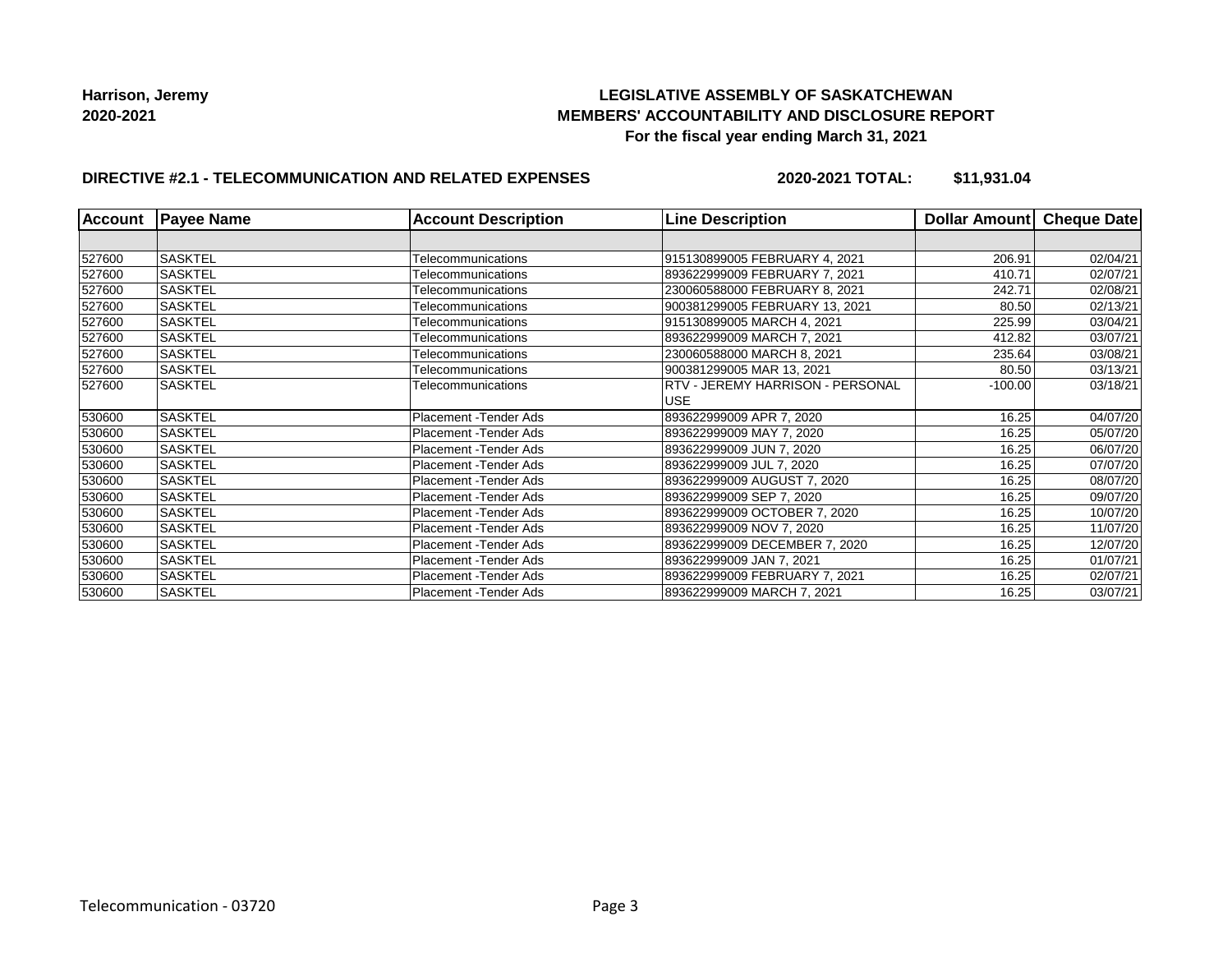# **LEGISLATIVE ASSEMBLY OF SASKATCHEWAN MEMBERS' ACCOUNTABILITY AND DISCLOSURE REPORT For the fiscal year ending March 31, 2021**

#### **DIRECTIVE #3.1 - MLA TRAVEL AND LIVING EXPENSES**

| <b>Account</b> | <b>Payee Name</b>   | <b>Account Description</b>  | <b>Line Description</b>             | Dollar Amount Cheque Date |                       |
|----------------|---------------------|-----------------------------|-------------------------------------|---------------------------|-----------------------|
|                |                     |                             |                                     |                           |                       |
| 541900         | HARRISON, JEREMY E. | Elected Rep - Travel        | MLA TRAVEL APR 1-19, 2020           | 1,673.30                  | $\overline{04/22/20}$ |
| 541900         | HARRISON, JEREMY E. | Elected Rep - Travel        | APRIL 2020 MLA REGINA               | 1,187.47                  | 04/28/20              |
|                |                     |                             | <b>ACCOMMODATIONS</b>               |                           |                       |
| 541900         | HARRISON, JEREMY E. | Elected Rep - Travel        | MLA TRAVEL APR 20-MAY 5, 2020       | 1,633.20                  | 05/08/20              |
| 541900         | HARRISON, JEREMY E. | Elected Rep - Travel        | MLA TRAVEL MAY 6-24, 2020           | 764.55                    | 05/25/20              |
| 541900         | HARRISON, JEREMY E. | Elected Rep - Travel        | MAY 2020 MLA REGINA                 | 1,184.58                  | 06/01/20              |
|                |                     |                             | <b>ACCOMMODATION</b>                |                           |                       |
| 541900         | HARRISON, JEREMY E. | Elected Rep - Travel        | MLA TRAVEL MAY 25-JUN 12, 2020      | 1,486.40                  | 06/15/20              |
| 541900         | HARRISON, JEREMY E. | Elected Rep - Travel        | JUNE 2020 MLA REGINA                | 1.165.49                  | 07/02/20              |
|                |                     |                             | <b>ACCOMMODATIONS</b>               |                           |                       |
| 541900         | HARRISON, JEREMY E. | Elected Rep - Travel        | MLA TRAVEL JUN 14-28, 2020          | 1,443.90                  | 07/02/20              |
| 541900         | HARRISON, JEREMY E. | Elected Rep - Travel        | MLA TRAVEL JUN 29- JUL 16, 2020     | 2,222.58                  | 07/18/20              |
| 541900         | HARRISON, JEREMY E. | <b>Elected Rep - Travel</b> | JUN-JULY 2020 MLA REGINA            | 1,660.40                  | 08/05/20              |
|                |                     |                             | <b>ACCOMMODATION</b>                |                           |                       |
| 541900         | HARRISON, JEREMY E. | Elected Rep - Travel        | MLA TRAVEL JUL 21-AUG 9, 2020       | 2,303.78                  | 08/11/20              |
| 541900         | HARRISON, JEREMY E. | <b>Elected Rep - Travel</b> | AUG 2020 MLA REGINA                 | 1,149.74                  | 09/01/20              |
|                |                     |                             | <b>ACCOMMODATION</b>                |                           |                       |
| 541900         | HARRISON, JEREMY E. | Elected Rep - Travel        | MLA TRAVEL AUG 11-30, 2020          | 2,642.60                  | 09/03/20              |
| 541900         | HARRISON, JEREMY E. | <b>Elected Rep - Travel</b> | MLA TRAVEL AUG 31- SEP 16, 2020     | 1,620.12                  | 09/19/20              |
| 541900         | HARRISON, JEREMY E. | Elected Rep - Travel        | MLA TRAVEL SEP 17-28, 2020          | 643.30                    | 10/01/20              |
| 541900         | HARRISON, JEREMY E. | <b>Elected Rep - Travel</b> | SEP 2020 MLA REGINA                 | 1,144.73                  | 10/01/20              |
|                |                     |                             | <b>ACCOMMODATION</b>                |                           |                       |
| 541900         | HARRISON, JEREMY E. | Elected Rep - Travel        | OCT-NOV 2020 MLA REGINA             | 1,605.77                  | 11/06/20              |
|                |                     |                             | <b>ACCOMMODATION</b>                |                           |                       |
| 541900         | HARRISON, JEREMY E. | Elected Rep - Travel        | MLA TRAVEL OCT 28 - NOV 15, 2020    | 1,169.34                  | 11/17/20              |
| 541900         | HARRISON, JEREMY E. | Elected Rep - Travel        | NOVEMBER 2020 REGINA                | 1,240.03                  | 12/01/20              |
|                |                     |                             | <b>ACCOMMODATIONS</b>               |                           |                       |
| 541900         | HARRISON, JEREMY E. | Elected Rep - Travel        | MLA TRAVEL NOV 16- DEC 2, 2020      | 1,126.18                  | 12/08/20              |
| 541900         | HARRISON, JEREMY E. | <b>Elected Rep - Travel</b> | MLA TRAVEL DEC 3-20, 2020           | 1,373.02                  | 12/28/20              |
| 541900         | HARRISON, JEREMY E. | Elected Rep - Travel        | DEC 2020 MLA REGINA                 | 1,428.49                  | 01/07/21              |
|                |                     |                             | <b>ACCOMMODATION</b>                |                           |                       |
| 541900         | HARRISON, JEREMY E. | Elected Rep - Travel        | MLA TRAVEL DEC 21, 2020-JAN 4, 2021 | 2,029.06                  | 01/17/21              |
| 541900         | HARRISON, JEREMY E. | Elected Rep - Travel        | JAN 2021 MLA REGINA                 | 1,732.36                  | 02/03/21              |
|                |                     |                             | <b>ACCOMMODATION</b>                |                           |                       |
| 541900         | HARRISON, JEREMY E. | Elected Rep - Travel        | MLA TRAVEL JAN 15-FEB 3, 2021       | 704.15                    | 02/09/21              |
| 541900         | HARRISON, JEREMY E. | <b>Elected Rep - Travel</b> | MLA TRAVEL FEB 5-23, 2021           | 1,719.42                  | 03/02/21              |
| 541900         | HARRISON, JEREMY E. | Elected Rep - Travel        | FEB 2021 MLA REGINA                 | 1,256.33                  | 03/02/21              |
|                |                     |                             | <b>ACCOMMODATION</b>                |                           |                       |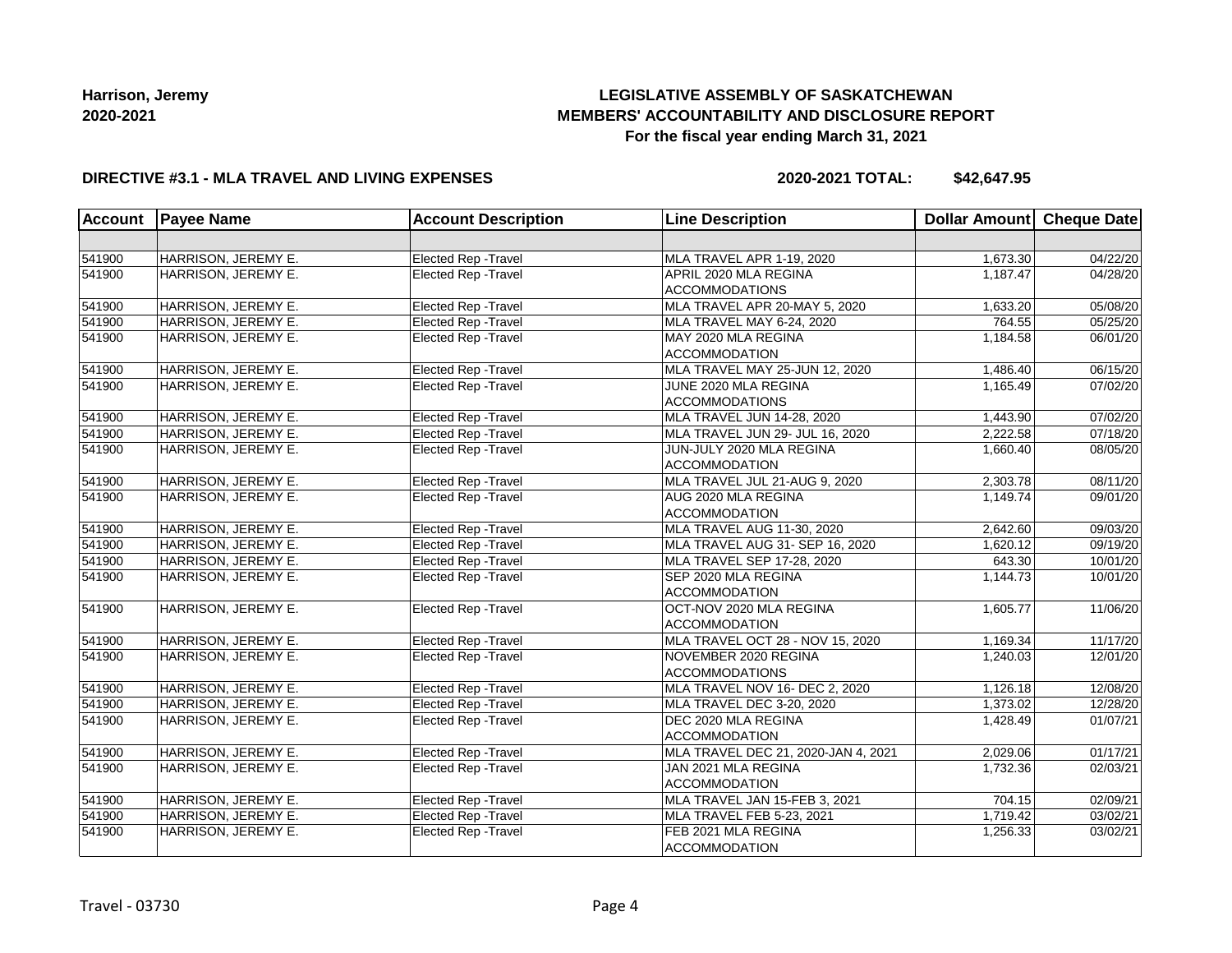# **LEGISLATIVE ASSEMBLY OF SASKATCHEWAN MEMBERS' ACCOUNTABILITY AND DISCLOSURE REPORT For the fiscal year ending March 31, 2021**

#### **DIRECTIVE #3.1 - MLA TRAVEL AND LIVING EXPENSES**

|        | Account Payee Name         | <b>IAccount Description</b> | <b>Line Description</b>          | <b>Dollar Amountl Cheque Date</b> |          |
|--------|----------------------------|-----------------------------|----------------------------------|-----------------------------------|----------|
|        |                            |                             |                                  |                                   |          |
| 541900 | <b>HARRISON, JEREMY E.</b> | Elected Rep - Travel        | IMLA TRAVEL FEB 24- MAR 15, 2021 | 997.35                            | 03/17/21 |
| 541900 | HARRISON. JEREMY E.        | Elected Rep -Travel         | IMLA TRAVEL MAR 16-31, 2021      | 954.63                            | 03/31/21 |
| 541900 | <b>HARRISON, JEREMY E.</b> | Elected Rep - Travel        | IMAR 2021 MLA REGINA             | 1,385.68                          | 03/31/21 |
|        |                            |                             | <b>ACCOMMODATIONS</b>            |                                   |          |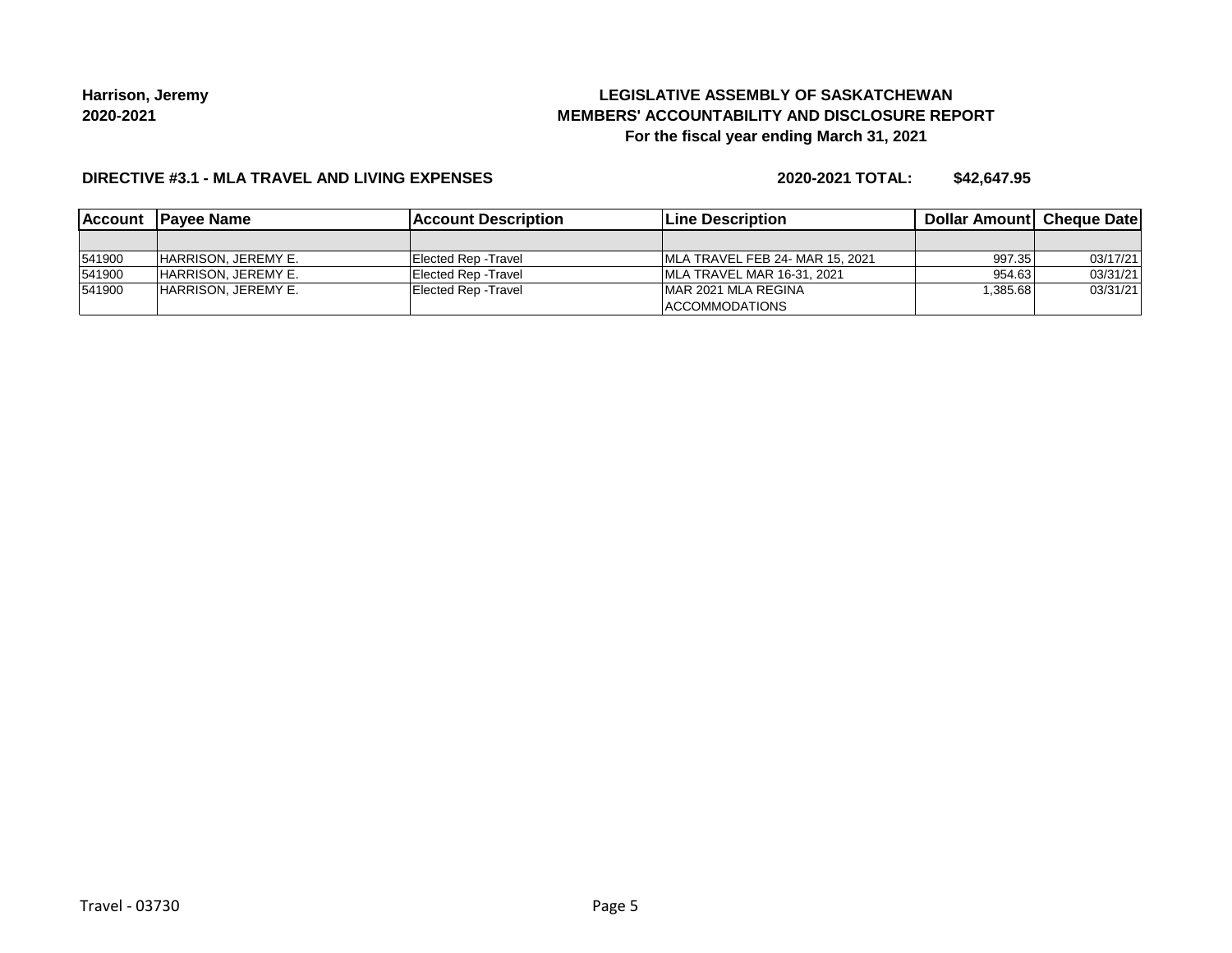## **LEGISLATIVE ASSEMBLY OF SASKATCHEWAN MEMBERS' ACCOUNTABILITY AND DISCLOSURE REPORT For the fiscal year ending March 31, 2021**

#### **DIRECTIVE #4.1 - CONSTITUENCY SERVICE EXPENSES**

| <b>Account</b> | <b>Payee Name</b>                                         | <b>Account Description</b>                | <b>Line Description</b>                   | <b>Dollar Amount</b> | <b>Cheque Date</b> |
|----------------|-----------------------------------------------------------|-------------------------------------------|-------------------------------------------|----------------------|--------------------|
|                |                                                           |                                           |                                           |                      |                    |
| 521372         | <b>BRIGHTEN CREATIVE GROUP LTD.</b>                       | Photographer's Services                   | PHOTOGRAPHY SERVICES GST<br><b>EXEMPT</b> | 145.79               | 02/01/21           |
| 522000         | <b>FOUR SUM PROPERTIES</b>                                | Rent of Ground, Buildings and Other Space | APRIL 2020 MLA OFFICE RENT                | 1,075.00             | 04/01/20           |
| 522000         | FOUR SUM PROPERTIES                                       | Rent of Ground, Buildings and Other Space | MAY 2020 MLA OFFICE RENT                  | 1,075.00             | 04/25/20           |
| 522000         | <b>FOUR SUM PROPERTIES</b>                                | Rent of Ground, Buildings and Other Space | JUNE 2020 MLA OFFICE RENT                 | 1,075.00             | 05/15/20           |
| 522000         | FOUR SUM PROPERTIES                                       | Rent of Ground, Buildings and Other Space | JULY 2020 MLA OFFICE RENT                 | 1,075.00             | 06/07/20           |
| 522000         | FOUR SUM PROPERTIES                                       | Rent of Ground, Buildings and Other Space | AUG 2020 MLA OFFICE RENT                  | 1,075.00             | 07/07/20           |
| 522000         | FOUR SUM PROPERTIES                                       | Rent of Ground, Buildings and Other Space | SEPT 2020 MLA OFFICE RENT                 | 1,075.00             | 08/14/20           |
| 522000         | FOUR SUM PROPERTIES                                       | Rent of Ground, Buildings and Other Space | OCT 2020 MLA OFFICE RENT                  | 1,075.00             | 09/11/20           |
| 522000         | FOUR SUM PROPERTIES                                       | Rent of Ground, Buildings and Other Space | NOV 2020 MLA OFFICE RENT                  | 1,075.00             | 10/07/20           |
| 522000         | FOUR SUM PROPERTIES                                       | Rent of Ground, Buildings and Other Space | DEC 2020 MLA OFFICE RENT                  | 1,075.00             | 11/12/20           |
| 522000         | FOUR SUM PROPERTIES                                       | Rent of Ground, Buildings and Other Space | JAN 2021 MLA OFFICE RENT                  | 1,075.00             | 12/11/20           |
| 522000         | FOUR SUM PROPERTIES                                       | Rent of Ground, Buildings and Other Space | FEB 2021 MLA OFFICE RENT                  | 1,075.00             | 01/12/21           |
| 522000         | <b>FOUR SUM PROPERTIES</b>                                | Rent of Ground, Buildings and Other Space | MAR 2021 MLA OFFICE RENT                  | 1,075.00             | 02/08/21           |
| 522200         | KONICA MINOLTA BUSINESS<br>SOLUTIONS (CANADA) LTD.        | Rent of Photocopiers                      | <b>COPIER CHARGES</b>                     | 66.07                | 04/01/20           |
| 522200         | KONICA MINOLTA BUSINESS<br>SOLUTIONS (CANADA) LTD.        | <b>Rent of Photocopiers</b>               | <b>COPIER CHARGES</b>                     | 6.49                 | 04/01/20           |
| 522200         | KONICA MINOLTA BUSINESS<br>SOLUTIONS (CANADA) LTD.        | Rent of Photocopiers                      | <b>COPIER CHARGES</b>                     | 66.07                | 06/01/20           |
| 522200         | KONICA MINOLTA BUSINESS<br>SOLUTIONS (CANADA) LTD.        | Rent of Photocopiers                      | <b>COPIER CHARGES</b>                     | 3.06                 | 06/01/20           |
| 522200         | <b>KONICA MINOLTA BUSINESS</b><br>SOLUTIONS (CANADA) LTD. | Rent of Photocopiers                      | <b>COPIER CHARGES</b>                     | 66.07                | 06/01/20           |
| 522200         | KONICA MINOLTA BUSINESS<br>SOLUTIONS (CANADA) LTD.        | Rent of Photocopiers                      | <b>COPIER CHARGES</b>                     | 66.07                | 07/01/20           |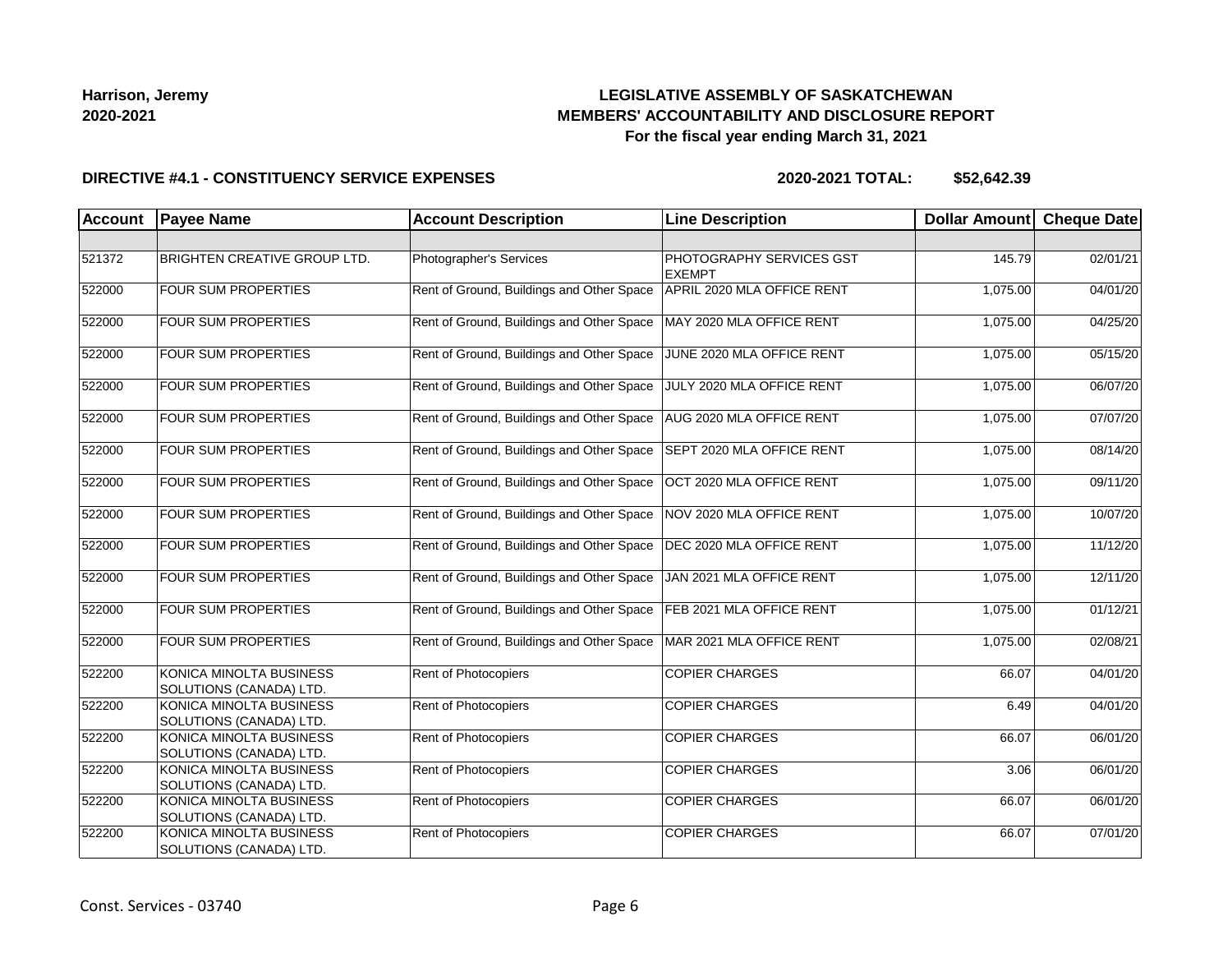## **LEGISLATIVE ASSEMBLY OF SASKATCHEWAN MEMBERS' ACCOUNTABILITY AND DISCLOSURE REPORT For the fiscal year ending March 31, 2021**

#### **DIRECTIVE #4.1 - CONSTITUENCY SERVICE EXPENSES**

| <b>Account</b> | <b>Payee Name</b>               | <b>Account Description</b>  | <b>Line Description</b>        | <b>Dollar Amount</b> | <b>Cheque Date</b> |
|----------------|---------------------------------|-----------------------------|--------------------------------|----------------------|--------------------|
|                |                                 |                             |                                |                      |                    |
| 522200         | KONICA MINOLTA BUSINESS         | Rent of Photocopiers        | <b>COPIER CHARGES</b>          | 2.44                 | 07/01/20           |
|                | SOLUTIONS (CANADA) LTD.         |                             |                                |                      |                    |
| 522200         | KONICA MINOLTA BUSINESS         | <b>Rent of Photocopiers</b> | <b>COPIER CHARGES</b>          | 1.44                 | 08/01/20           |
|                | SOLUTIONS (CANADA) LTD.         |                             |                                |                      |                    |
| 522200         | KONICA MINOLTA BUSINESS         | <b>Rent of Photocopiers</b> | <b>COPIER CHARGES</b>          | 66.07                | 09/01/20           |
|                | SOLUTIONS (CANADA) LTD.         |                             |                                |                      |                    |
| 522200         | KONICA MINOLTA BUSINESS         | <b>Rent of Photocopiers</b> | <b>COPIER CHARGES</b>          | 16.41                | 09/01/20           |
|                | SOLUTIONS (CANADA) LTD.         |                             |                                |                      |                    |
| 522200         | KONICA MINOLTA BUSINESS         | <b>Rent of Photocopiers</b> | <b>COPIER CHARGES</b>          | 8.64                 | 09/01/20           |
|                | SOLUTIONS (CANADA) LTD.         |                             |                                |                      |                    |
| 522200         | KONICA MINOLTA BUSINESS         | <b>Rent of Photocopiers</b> | <b>COPIER CHARGES</b>          | 66.07                | 09/01/20           |
|                | SOLUTIONS (CANADA) LTD.         |                             |                                |                      |                    |
| 522200         | KONICA MINOLTA BUSINESS         | <b>Rent of Photocopiers</b> | <b>COPIER CHARGES</b>          | 4.57                 | 11/01/20           |
|                | SOLUTIONS (CANADA) LTD.         |                             |                                |                      |                    |
| 522200         | KONICA MINOLTA BUSINESS         | <b>Rent of Photocopiers</b> | <b>COPIER CHARGES</b>          | 66.07                | 11/01/20           |
|                | SOLUTIONS (CANADA) LTD.         |                             |                                |                      |                    |
| 522200         | KONICA MINOLTA BUSINESS         | Rent of Photocopiers        | <b>COPIER CHARGES</b>          | 66.07                | 11/01/20           |
|                | SOLUTIONS (CANADA) LTD.         |                             |                                |                      |                    |
| 522200         | KONICA MINOLTA BUSINESS         | Rent of Photocopiers        | <b>COPIER CHARGES</b>          | 4.66                 | 12/01/20           |
|                | SOLUTIONS (CANADA) LTD.         |                             |                                |                      |                    |
| 522200         | KONICA MINOLTA BUSINESS         | <b>Rent of Photocopiers</b> | <b>COPIER CHARGES</b>          | 66.07                | 12/01/20           |
|                | SOLUTIONS (CANADA) LTD.         |                             |                                |                      |                    |
| 522200         | KONICA MINOLTA BUSINESS         | Rent of Photocopiers        | <b>COPIER CHARGES</b>          | 2.38                 | 02/01/21           |
|                | SOLUTIONS (CANADA) LTD.         |                             |                                |                      |                    |
| 522200         | KONICA MINOLTA BUSINESS         | Rent of Photocopiers        | <b>COPIER CHARGES</b>          | 66.07                | 02/01/21           |
|                | SOLUTIONS (CANADA) LTD.         |                             |                                |                      |                    |
| 522200         | KONICA MINOLTA BUSINESS         | Rent of Photocopiers        | <b>COPIER CHARGES</b>          | 3.30                 | 03/01/21           |
|                | SOLUTIONS (CANADA) LTD.         |                             |                                |                      |                    |
| 522200         | KONICA MINOLTA BUSINESS         | Rent of Photocopiers        | <b>COPIER CHARGES</b>          | 66.07                | 03/01/21           |
|                | SOLUTIONS (CANADA) LTD.         |                             |                                |                      |                    |
| 522200         | KONICA MINOLTA BUSINESS         | Rent of Photocopiers        | <b>COPIER CHARGES</b>          | 66.07                | 03/01/21           |
|                | SOLUTIONS (CANADA) LTD.         |                             |                                |                      |                    |
| 522200         | KONICA MINOLTA BUSINESS         | Rent of Photocopiers        | <b>COPIER CHARGES</b>          | 4.96                 | 03/01/21           |
|                | SOLUTIONS (CANADA) LTD.         |                             |                                |                      |                    |
| 522200         | MINISTER OF FINANCE-MINISTRY OF | Rent of Photocopiers        | PHOTOCOPIER SERVICE FEES 20/21 | 100.00               | 01/01/21           |
|                | SASKBUILDS AND PROCUREMENT      |                             |                                |                      |                    |
| 522500         | AFFINITY INSURANCE SERVICES     | <b>Insurance Premiums</b>   | OFFICE INSURANCE C70059609-8   | 593.60               | 02/01/21           |
|                | <b>MEADOW LAKE</b>              |                             |                                |                      |                    |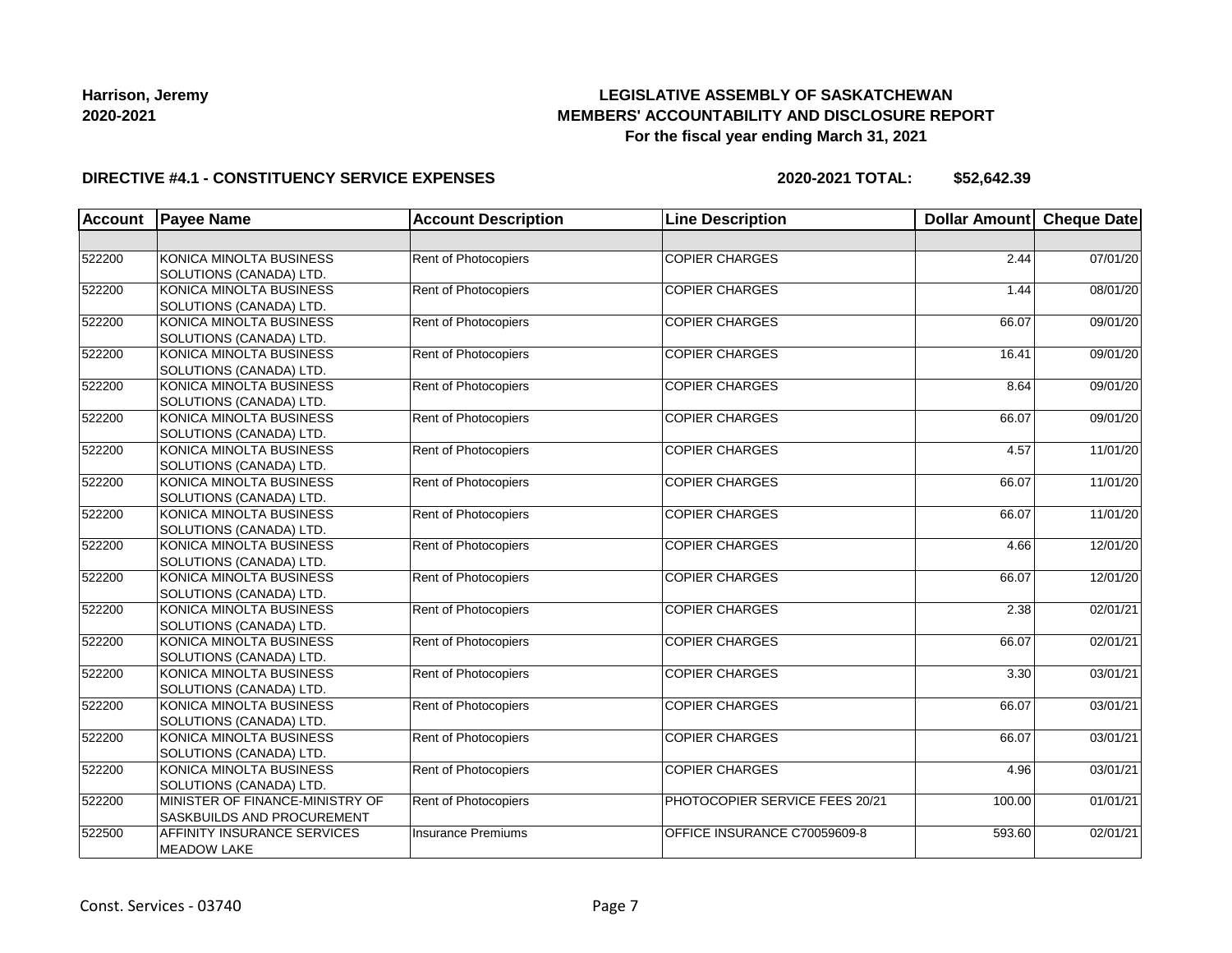## **LEGISLATIVE ASSEMBLY OF SASKATCHEWAN MEMBERS' ACCOUNTABILITY AND DISCLOSURE REPORT For the fiscal year ending March 31, 2021**

#### **DIRECTIVE #4.1 - CONSTITUENCY SERVICE EXPENSES**

| <b>Account</b> | <b>Payee Name</b>                                                    | <b>Account Description</b>           | <b>Line Description</b>                                                              | <b>Dollar Amount</b> | Cheque Date |
|----------------|----------------------------------------------------------------------|--------------------------------------|--------------------------------------------------------------------------------------|----------------------|-------------|
|                |                                                                      |                                      |                                                                                      |                      |             |
| 525000         | CANADA POST CORPORATION                                              | Postal, Courier, Freight and Related | MAILOUT                                                                              | 187.44               | 06/12/20    |
| 525000         | CANADA POST CORPORATION                                              | Postal, Courier, Freight and Related | <b>MAILOUT</b>                                                                       | 6.58                 | 06/12/20    |
| 525000         | CANADA POST CORPORATION                                              | Postal, Courier, Freight and Related | <b>MAILOUT</b>                                                                       | 609.91               | 06/12/20    |
| 525000         | CANADA POST CORPORATION                                              | Postal, Courier, Freight and Related | POSTAGE                                                                              | 67.47                | 07/16/20    |
| 525000         | CANADA POST CORPORATION                                              | Postal, Courier, Freight and Related | POSTAGE                                                                              | 410.99               | 07/16/20    |
| 525000         | CANADA POST CORPORATION                                              | Postal, Courier, Freight and Related | ACC#7252235 J. HARRISON, MLA<br>POSTAGE                                              | 410.99               | 08/05/20    |
| 525000         | CANADA POST CORPORATION                                              | Postal, Courier, Freight and Related | POSTAGE                                                                              | 728.57               | 09/08/20    |
| 525000         | CANADA POST CORPORATION                                              | Postal, Courier, Freight and Related | <b>POSTAGE</b>                                                                       | 483.98               | 09/11/20    |
| 525000         | HARRISON, JEREMY E.                                                  | Postal, Courier, Freight and Related | <b>REIMB: SUBSCRIPTION/POSTAGE</b>                                                   | 40.27                | 05/20/20    |
| 525000         | HARRISON, JEREMY E.                                                  | Postal, Courier, Freight and Related | <b>REIMB: POSTAGE/NEWSPAPERS</b>                                                     | 14.18                | 06/04/20    |
| 525000         | HARRISON, JEREMY E.                                                  | Postal, Courier, Freight and Related | REIMB:POSTAGE/OFFICE<br>SUPPLIES/FLAGS/SUBSCRIPTIONS                                 | 51.29                | 06/24/20    |
| 525000         | HARRISON, JEREMY E.                                                  | Postal, Courier, Freight and Related | <b>REIMB: OFFICE</b><br>SUPPLIES/SUBSCRIPTIONS/POSTAGE                               | 12.67                | 07/16/20    |
| 525000         | HARRISON, JEREMY E.                                                  | Postal, Courier, Freight and Related | REIMB:POSTAGE/FLAGS/OFFICESUPPLI<br><b>ES/NEWSPAPER</b>                              | 92.61                | 08/11/20    |
| 525000         | HARRISON, JEREMY E.                                                  | Postal, Courier, Freight and Related | <b>REIMB: POSTAGE/OFFICE SUPPLIES</b>                                                | 24.14                | 09/15/20    |
| 525000         | HARRISON, JEREMY E.                                                  | Postal, Courier, Freight and Related | <b>REIMB:POSTAGE/OFFICE</b><br>SUPPLIES/NEWSPAPERS/FLOWERS                           | 6.70                 | 11/24/20    |
| 525000         | HARRISON, JEREMY E.                                                  | Postal, Courier, Freight and Related | REIMB: POSTAGE/OFFICE SUPPLIES                                                       | 216.71               | 12/14/20    |
| 525000         | HARRISON, JEREMY E.                                                  | Postal, Courier, Freight and Related | <b>REIMB: OFFICE</b><br>SUPPLIES/NEWSPAPERS/POSTAGE/SOF<br><b>TWARE SUBSCRIPTION</b> | 18.10                | 01/26/21    |
| 525000         | HARRISON, JEREMY E.                                                  | Postal, Courier, Freight and Related | REIMB: POSTAGE/TABLE/OFFICE<br><b>SUPPLIES</b>                                       | 24.66                | 03/17/21    |
| 525000         | HARRISON, JEREMY E.                                                  | Postal, Courier, Freight and Related | <b>REIMB: POSTAGE/NEWSPAPERS</b>                                                     | 75.57                | 03/31/21    |
| 525000         | MINISTER OF FINANCE-MINISTRY OF<br><b>SASKBUILDS AND PROCUREMENT</b> | Postal, Courier, Freight and Related | MAIL SERVICES APRIL 2020                                                             | 50.67                | 06/08/20    |
| 525000         | MINISTER OF FINANCE-MINISTRY OF<br><b>SASKBUILDS AND PROCUREMENT</b> | Postal, Courier, Freight and Related | MAIL SERVICES MAY 2020                                                               | 50.67                | 06/15/20    |
| 525000         | MINISTER OF FINANCE-MINISTRY OF<br><b>SASKBUILDS AND PROCUREMENT</b> | Postal, Courier, Freight and Related | MAIL SERVICES JUN 2020                                                               | 50.67                | 08/01/20    |
| 525000         | MINISTER OF FINANCE-MINISTRY OF<br><b>SASKBUILDS AND PROCUREMENT</b> | Postal, Courier, Freight and Related | MAIL SERVICES JUL 2020                                                               | 50.71                | 09/01/20    |
| 525000         | MINISTER OF FINANCE-MINISTRY OF<br>SASKBUILDS AND PROCUREMENT        | Postal, Courier, Freight and Related | MAIL SERVICES AUG 2020                                                               | 50.71                | 09/15/20    |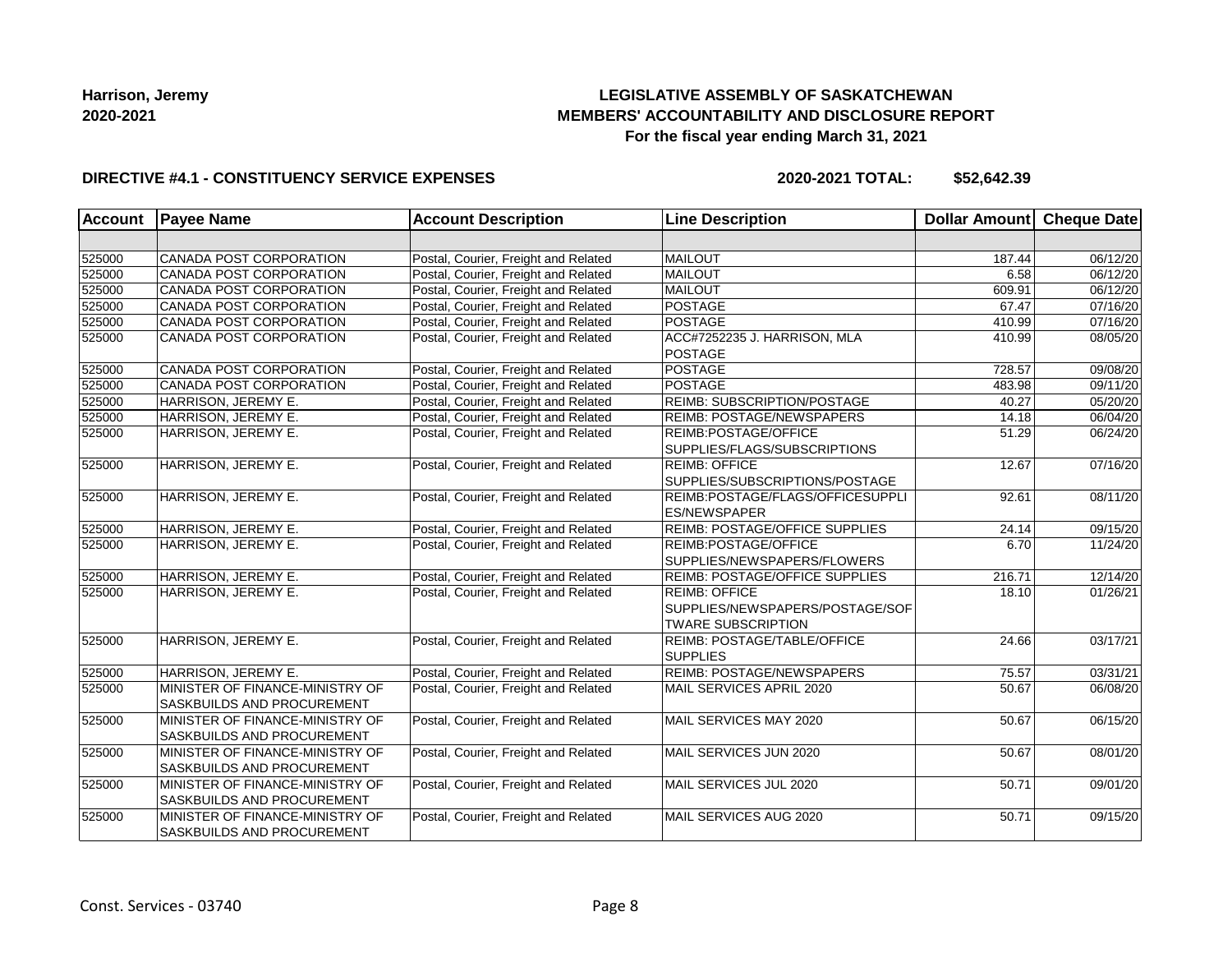## **LEGISLATIVE ASSEMBLY OF SASKATCHEWAN MEMBERS' ACCOUNTABILITY AND DISCLOSURE REPORT For the fiscal year ending March 31, 2021**

#### **DIRECTIVE #4.1 - CONSTITUENCY SERVICE EXPENSES**

| <b>Account</b> | <b>Payee Name</b>                                                    | <b>Account Description</b>              | <b>Line Description</b>  | Dollar Amount Cheque Date |                       |
|----------------|----------------------------------------------------------------------|-----------------------------------------|--------------------------|---------------------------|-----------------------|
|                |                                                                      |                                         |                          |                           |                       |
| 525000         | MINISTER OF FINANCE-MINISTRY OF<br>SASKBUILDS AND PROCUREMENT        | Postal, Courier, Freight and Related    | MAIL SERVICES SEP 2020   | 50.71                     | 10/22/20              |
| 525000         | MINISTER OF FINANCE-MINISTRY OF<br>SASKBUILDS AND PROCUREMENT        | Postal, Courier, Freight and Related    | DEC 2020 MAIL SERVICES   | 50.85                     | 02/01/21              |
| 525000         | MINISTER OF FINANCE-MINISTRY OF<br>SASKBUILDS AND PROCUREMENT        | Postal, Courier, Freight and Related    | JAN 2021 MAIL SERVICES   | 50.77                     | 03/01/21              |
| 525000         | MINISTER OF FINANCE-MINISTRY OF<br>SASKBUILDS AND PROCUREMENT        | Postal, Courier, Freight and Related    | FEB 2021 MAIL SERVICES   | 50.77                     | 03/17/21              |
| 525000         | MINISTER OF FINANCE-MINISTRY OF<br><b>SASKBUILDS AND PROCUREMENT</b> | Postal, Courier, Freight and Related    | MARCH 2021 MAIL SERVICES | 50.81                     | 03/31/21              |
| 530000         | <b>WESTERN LITHO LTD.</b>                                            | <b>Communications Development Costs</b> | ADVERTISING PRODUCTION   | 562.20                    | 03/18/21              |
| 530300         | MARU GROUP CANADA INC.                                               | Primary Research/Focus group            | AD HOC RESEARCH          | 661.11                    | 06/01/20              |
| 530300         | MARU GROUP CANADA INC.                                               | Primary Research/Focus group            | AD HOC RESEARCH          | 661.11                    | 10/01/20              |
| 530300         | MARU GROUP CANADA INC.                                               | Primary Research/Focus group            | AD HOC RESEARCH          | 632.97                    | 03/01/21              |
| 530300         | MARU GROUP CANADA INC.                                               | Primary Research/Focus group            | AD HOC RESEARCH          | 632.97                    | 03/01/21              |
| 530500         | CENTURY SIGN RENTALS                                                 | Media Placement                         | <b>ADVERTISING</b>       | 250.00                    | $\overline{04/01/20}$ |
| 530500         | CENTURY SIGN RENTALS                                                 | Media Placement                         | <b>ADVERTISING</b>       | 250.00                    | 05/01/20              |
| 530500         | CENTURY SIGN RENTALS                                                 | Media Placement                         | <b>ADVERTISING</b>       | 250.00                    | 07/01/20              |
| 530500         | CENTURY SIGN RENTALS                                                 | Media Placement                         | <b>ADVERTISING</b>       | 250.00                    | 08/01/20              |
| 530500         | <b>CENTURY SIGN RENTALS</b>                                          | Media Placement                         | <b>ADVERTISING</b>       | 125.00                    | 09/01/20              |
| 530500         | <b>CENTURY SIGN RENTALS</b>                                          | Media Placement                         | ADVERTISING              | 250.00                    | 09/01/20              |
| 530500         | <b>CENTURY SIGN RENTALS</b>                                          | Media Placement                         | <b>ADVERTISING</b>       | 250.00                    | 12/01/20              |
| 530500         | CENTURY SIGN RENTALS                                                 | Media Placement                         | <b>ADVERTISING</b>       | 250.00                    | 12/01/20              |
| 530500         | CENTURY SIGN RENTALS                                                 | Media Placement                         | <b>ADVERTISING</b>       | 250.00                    | 01/01/21              |
| 530500         | CENTURY SIGN RENTALS                                                 | Media Placement                         | <b>ADVERTISING</b>       | 250.00                    | $\overline{02/01/21}$ |
| 530500         | <b>CENTURY SIGN RENTALS</b>                                          | Media Placement                         | ADVERTISING              | 250.00                    | 03/01/21              |
| 530500         | <b>FOLIOJUMPLINE PUBLISHING INC.</b>                                 | Media Placement                         | ADVERTISING              | 50.00                     | 06/01/20              |
| 530500         | <b>GUENTHER, DONNA</b>                                               | Media Placement                         | <b>ADVERTISING</b>       | 296.00                    | 04/20/20              |
| 530500         | <b>GUENTHER, DONNA</b>                                               | Media Placement                         | <b>ADVERTISING</b>       | 187.50                    | 06/01/20              |
| 530500         | <b>GUENTHER, DONNA</b>                                               | Media Placement                         | <b>ADVERTISING</b>       | 112.50                    | 07/01/20              |
| 530500         | <b>GUENTHER, DONNA</b>                                               | Media Placement                         | <b>ADVERTISING</b>       | 125.00                    | 08/01/20              |
| 530500         | <b>GUENTHER, DONNA</b>                                               | Media Placement                         | ADVERTISING              | 100.00                    | 09/01/20              |
| 530500         | <b>GUENTHER, DONNA</b>                                               | Media Placement                         | <b>ADVERTISING</b>       | 50.00                     | 09/01/20              |
| 530500         | <b>GUENTHER, DONNA</b>                                               | Media Placement                         | <b>ADVERTISING</b>       | 108.00                    | 12/01/20              |
| 530500         | GUENTHER, DONNA                                                      | Media Placement                         | <b>ADVERTISING</b>       | 231.00                    | 01/01/21              |
| 530500         | <b>GUENTHER, DONNA</b>                                               | Media Placement                         | <b>ADVERTISING</b>       | 108.00                    | 02/01/21              |
| 530500         | GUENTHER, DONNA                                                      | Media Placement                         | <b>ADVERTISING</b>       | 108.00                    | 03/01/21              |
| 530500         | GUENTHER, DONNA                                                      | Media Placement                         | ADVERTISING              | 108.00                    | 03/20/21              |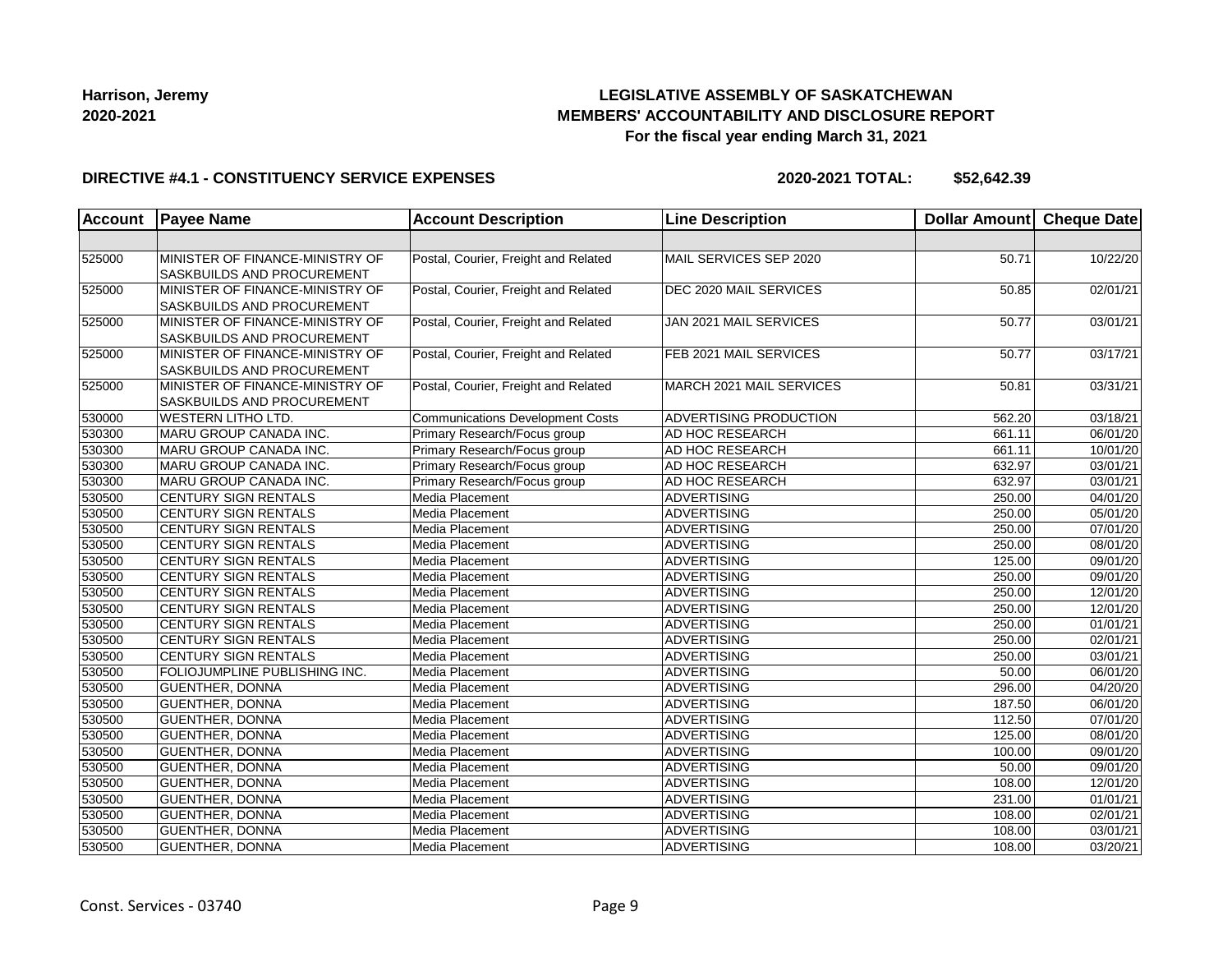## **LEGISLATIVE ASSEMBLY OF SASKATCHEWAN MEMBERS' ACCOUNTABILITY AND DISCLOSURE REPORT For the fiscal year ending March 31, 2021**

#### **DIRECTIVE #4.1 - CONSTITUENCY SERVICE EXPENSES**

| <b>Account</b> | <b>Payee Name</b>                                     | <b>Account Description</b> | <b>Line Description</b> | <b>Dollar Amount</b> | <b>Cheque Date</b> |
|----------------|-------------------------------------------------------|----------------------------|-------------------------|----------------------|--------------------|
|                |                                                       |                            |                         |                      |                    |
| 530500         | JIM PATTISON BROADCAST GROUP                          | Media Placement            | <b>ADVERTISING</b>      | 100.00               | 05/01/20           |
| 530500         | JIM PATTISON BROADCAST GROUP                          | Media Placement            | <b>ADVERTISING</b>      | 100.00               | 07/01/20           |
| 530500         | JIM PATTISON BROADCAST GROUP                          | Media Placement            | <b>ADVERTISING</b>      | 100.00               | 08/01/20           |
| 530500         | JIM PATTISON BROADCAST GROUP                          | Media Placement            | <b>ADVERTISING</b>      | 125.00               | 09/01/20           |
| 530500         | JIM PATTISON BROADCAST GROUP                          | Media Placement            | <b>ADVERTISING</b>      | 125.00               | 09/01/20           |
| 530500         | JIM PATTISON BROADCAST GROUP                          | Media Placement            | <b>ADVERTISING</b>      | 50.00                | 09/09/20           |
| 530500         | MARACAL VENTURES INC.                                 | Media Placement            | <b>ADVERTISING</b>      | 1.600.00             | 12/01/20           |
| 530500         | MARACAL VENTURES INC.                                 | Media Placement            | <b>ADVERTISING</b>      | 600.00               | 03/31/21           |
| 530500         | <b>MEADOW LAKE CURLING CLUB</b>                       | Media Placement            | <b>ADVERTISING</b>      | 450.00               | 12/01/20           |
| 530500         | MEADOW LAKE MINOR BASEBALL                            | Media Placement            | <b>ADVERTISING</b>      | 200.00               | 02/03/21           |
| 530500         | NORTHERN PRIDE PUBLICATIONS LTD                       | Media Placement            | <b>ADVERTISING</b>      | 99.00                | 04/09/20           |
| 530500         | NORTHERN PRIDE PUBLICATIONS LTD.                      | Media Placement            | <b>ADVERTISING</b>      | 461.38               | 04/14/20           |
| 530500         | NORTHERN PRIDE PUBLICATIONS LTD.                      | Media Placement            | <b>ADVERTISING</b>      | 495.00               | 05/01/20           |
| 530500         | NORTHERN PRIDE PUBLICATIONS LTD.                      | Media Placement            | <b>ADVERTISING</b>      | 199.00               | 05/07/20           |
| 530500         | NORTHERN PRIDE PUBLICATIONS LTD.                      | Media Placement            | <b>ADVERTISING</b>      | 145.00               | 05/14/20           |
| 530500         | NORTHERN PRIDE PUBLICATIONS LTD.                      | Media Placement            | <b>ADVERTISING</b>      | 149.00               | 06/01/20           |
| 530500         | NORTHERN PRIDE PUBLICATIONS LTD.                      | Media Placement            | <b>ADVERTISING</b>      | 95.00                | 06/04/20           |
| 530500         | NORTHERN PRIDE PUBLICATIONS LTD                       | Media Placement            | <b>ADVERTISING</b>      | 95.00                | 06/04/20           |
| 530500         | NORTHERN PRIDE PUBLICATIONS LTD                       | Media Placement            | <b>ADVERTISING</b>      | 105.00               | 07/01/20           |
| 530500         | <b>NORTHERN PRIDE PUBLICATIONS LTD.</b>               | Media Placement            | <b>ADVERTISING</b>      | 568.00               | 08/01/20           |
| 530500         | NORTHERN PRIDE PUBLICATIONS LTD.                      | Media Placement            | <b>ADVERTISING</b>      | 79.00                | 08/06/20           |
| 530500         | NORTHERN PRIDE PUBLICATIONS LTD.                      | Media Placement            | <b>ADVERTISING</b>      | 95.00                | 08/06/20           |
| 530500         | NORTHERN PRIDE PUBLICATIONS LTD.                      | Media Placement            | <b>ADVERTISING</b>      | 130.00               | 09/01/20           |
| 530500         | NORTHERN PRIDE PUBLICATIONS LTD.                      | Media Placement            | <b>ADVERTISING</b>      | 159.00               | 09/03/20           |
| 530500         | NORTHERN PRIDE PUBLICATIONS LTD.                      | Media Placement            | <b>ADVERTISING</b>      | 159.00               | 09/10/20           |
| 530500         | NORTHERN PRIDE PUBLICATIONS LTD.                      | Media Placement            | <b>ADVERTISING</b>      | 199.00               | 11/05/20           |
| 530500         | NORTHERN PRIDE PUBLICATIONS LTD                       | Media Placement            | <b>ADVERTISING</b>      | 149.00               | 11/19/20           |
| 530500         | NORTHERN PRIDE PUBLICATIONS LTD.                      | Media Placement            | <b>ADVERTISING</b>      | 377.20               | 01/01/21           |
| 530500         | NORTHERN PRIDE PUBLICATIONS LTD                       | Media Placement            | <b>ADVERTISING</b>      | 377.20               | 01/01/21           |
| 530500         | NORTHERN PRIDE PUBLICATIONS LTD.                      | Media Placement            | <b>ADVERTISING</b>      | 175.00               | 02/04/21           |
| 530500         | NORTHERN PRIDE PUBLICATIONS LTD.                      | Media Placement            | <b>ADVERTISING</b>      | 125.00               | 02/11/21           |
| 530500         | NORTHERN PRIDE PUBLICATIONS LTD.                      | Media Placement            | <b>ADVERTISING</b>      | 250.00               | 03/01/21           |
| 530500         | NORTHERN PRIDE PUBLICATIONS LTD.                      | Media Placement            | <b>ADVERTISING</b>      | 169.00               | 03/18/21           |
| 530500         | NORTHERN PRIDE PUBLICATIONS LTD.                      | Media Placement            | <b>ADVERTISING</b>      | 312.50               | 03/25/21           |
| 530500         | PNG PRAIRIE NEWSPAPER GROUP                           | Media Placement            | <b>ADVERTISING</b>      | 164.40               | 05/01/20           |
| 530500         | SHELLBROOK CHRONICLE A DIVISION<br>OF PEPPERFRAM LTD. | Media Placement            | <b>ADVERTISING</b>      | 61.10                | 04/09/20           |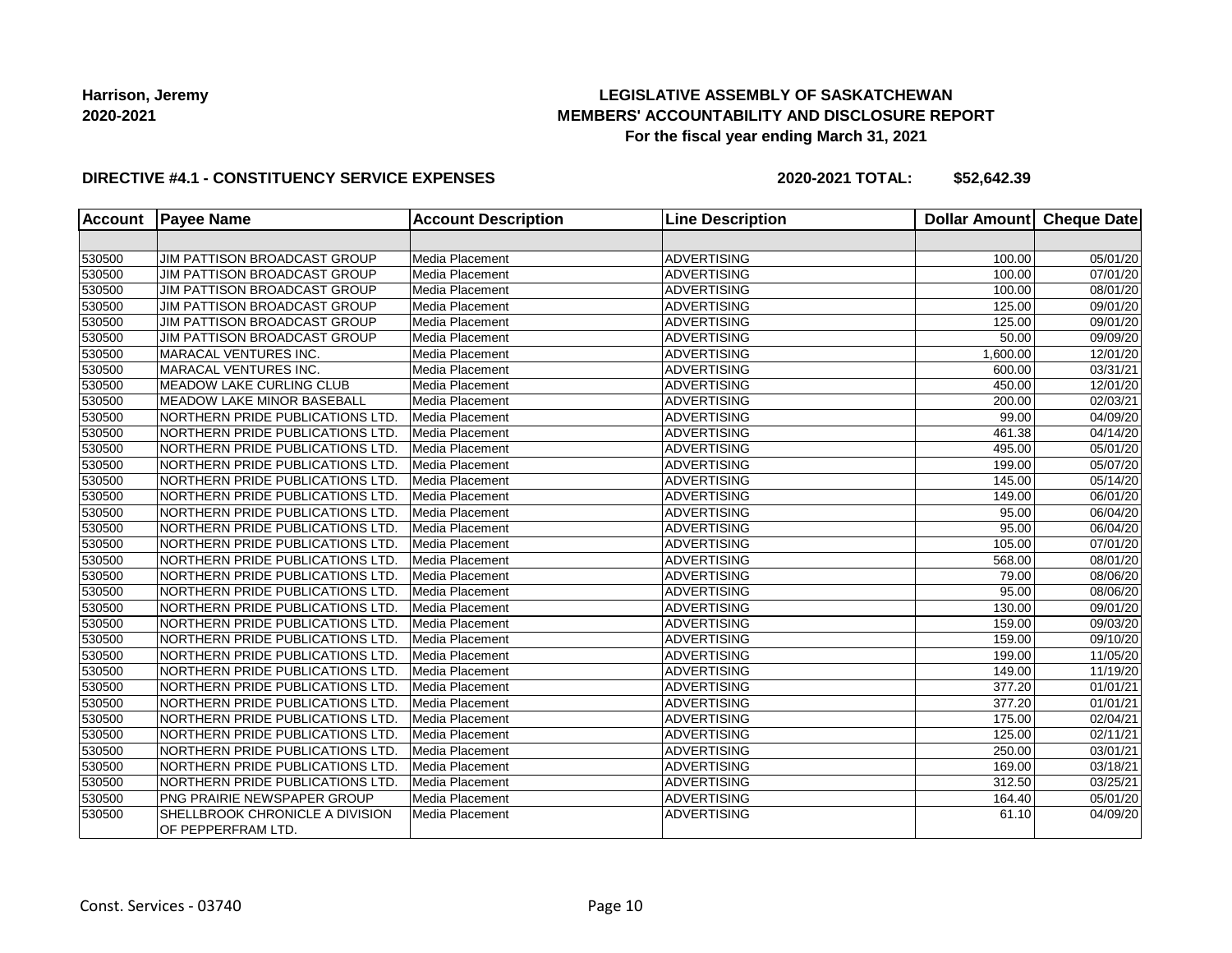## **LEGISLATIVE ASSEMBLY OF SASKATCHEWAN MEMBERS' ACCOUNTABILITY AND DISCLOSURE REPORT For the fiscal year ending March 31, 2021**

#### **DIRECTIVE #4.1 - CONSTITUENCY SERVICE EXPENSES**

| <b>Account</b> | <b>Payee Name</b>                                     | <b>Account Description</b> | <b>Line Description</b> | Dollar Amount Cheque Date |          |
|----------------|-------------------------------------------------------|----------------------------|-------------------------|---------------------------|----------|
|                |                                                       |                            |                         |                           |          |
| 530500         | SHELLBROOK CHRONICLE A DIVISION<br>OF PEPPERFRAM LTD. | Media Placement            | <b>ADVERTISING</b>      | 61.10                     | 04/23/20 |
| 530500         | SHELLBROOK CHRONICLE A DIVISION<br>OF PEPPERFRAM LTD. | Media Placement            | <b>ADVERTISING</b>      | 61.10                     | 05/01/20 |
| 530500         | SHELLBROOK CHRONICLE A DIVISION<br>OF PEPPERFRAM LTD. | Media Placement            | <b>ADVERTISING</b>      | 61.10                     | 05/07/20 |
| 530500         | SHELLBROOK CHRONICLE A DIVISION<br>OF PEPPERFRAM LTD. | Media Placement            | <b>ADVERTISING</b>      | 61.10                     | 06/01/20 |
| 530500         | SHELLBROOK CHRONICLE A DIVISION<br>OF PEPPERFRAM LTD. | Media Placement            | <b>ADVERTISING</b>      | 61.10                     | 06/04/20 |
| 530500         | SHELLBROOK CHRONICLE A DIVISION<br>OF PEPPERFRAM LTD. | Media Placement            | <b>ADVERTISING</b>      | 61.10                     | 06/18/20 |
| 530500         | SHELLBROOK CHRONICLE A DIVISION<br>OF PEPPERFRAM LTD. | Media Placement            | <b>ADVERTISING</b>      | 61.10                     | 07/01/20 |
| 530500         | SHELLBROOK CHRONICLE A DIVISION<br>OF PEPPERFRAM LTD. | Media Placement            | <b>ADVERTISING</b>      | 61.10                     | 07/09/20 |
| 530500         | SHELLBROOK CHRONICLE A DIVISION<br>OF PEPPERFRAM LTD. | Media Placement            | <b>ADVERTISING</b>      | 61.10                     | 08/01/20 |
| 530500         | SHELLBROOK CHRONICLE A DIVISION<br>OF PEPPERFRAM LTD. | Media Placement            | <b>ADVERTISING</b>      | 61.10                     | 08/06/20 |
| 530500         | SHELLBROOK CHRONICLE A DIVISION<br>OF PEPPERFRAM LTD. | Media Placement            | <b>ADVERTISING</b>      | 61.10                     | 09/01/20 |
| 530500         | SHELLBROOK CHRONICLE A DIVISION<br>OF PEPPERFRAM LTD. | Media Placement            | <b>ADVERTISING</b>      | 61.10                     | 09/03/20 |
| 530500         | SHELLBROOK CHRONICLE A DIVISION<br>OF PEPPERFRAM LTD. | Media Placement            | <b>ADVERTISING</b>      | 61.10                     | 09/10/20 |
| 530500         | SHELLBROOK CHRONICLE A DIVISION<br>OF PEPPERFRAM LTD. | Media Placement            | <b>ADVERTISING</b>      | 61.10                     | 11/19/20 |
| 530500         | SHELLBROOK CHRONICLE A DIVISION<br>OF PEPPERFRAM LTD. | Media Placement            | <b>ADVERTISING</b>      | 61.10                     | 12/01/20 |
| 530500         | SHELLBROOK CHRONICLE A DIVISION<br>OF PEPPERFRAM LTD. | Media Placement            | <b>ADVERTISING</b>      | 61.10                     | 12/03/20 |
| 530500         | SHELLBROOK CHRONICLE A DIVISION<br>OF PEPPERFRAM LTD. | Media Placement            | ADVERTISING             | 61.10                     | 12/10/20 |
| 530500         | SHELLBROOK CHRONICLE A DIVISION<br>OF PEPPERFRAM LTD. | Media Placement            | <b>ADVERTISING</b>      | 61.10                     | 01/01/21 |
| 530500         | SHELLBROOK CHRONICLE A DIVISION<br>OF PEPPERFRAM LTD. | Media Placement            | <b>ADVERTISING</b>      | 61.10                     | 01/01/21 |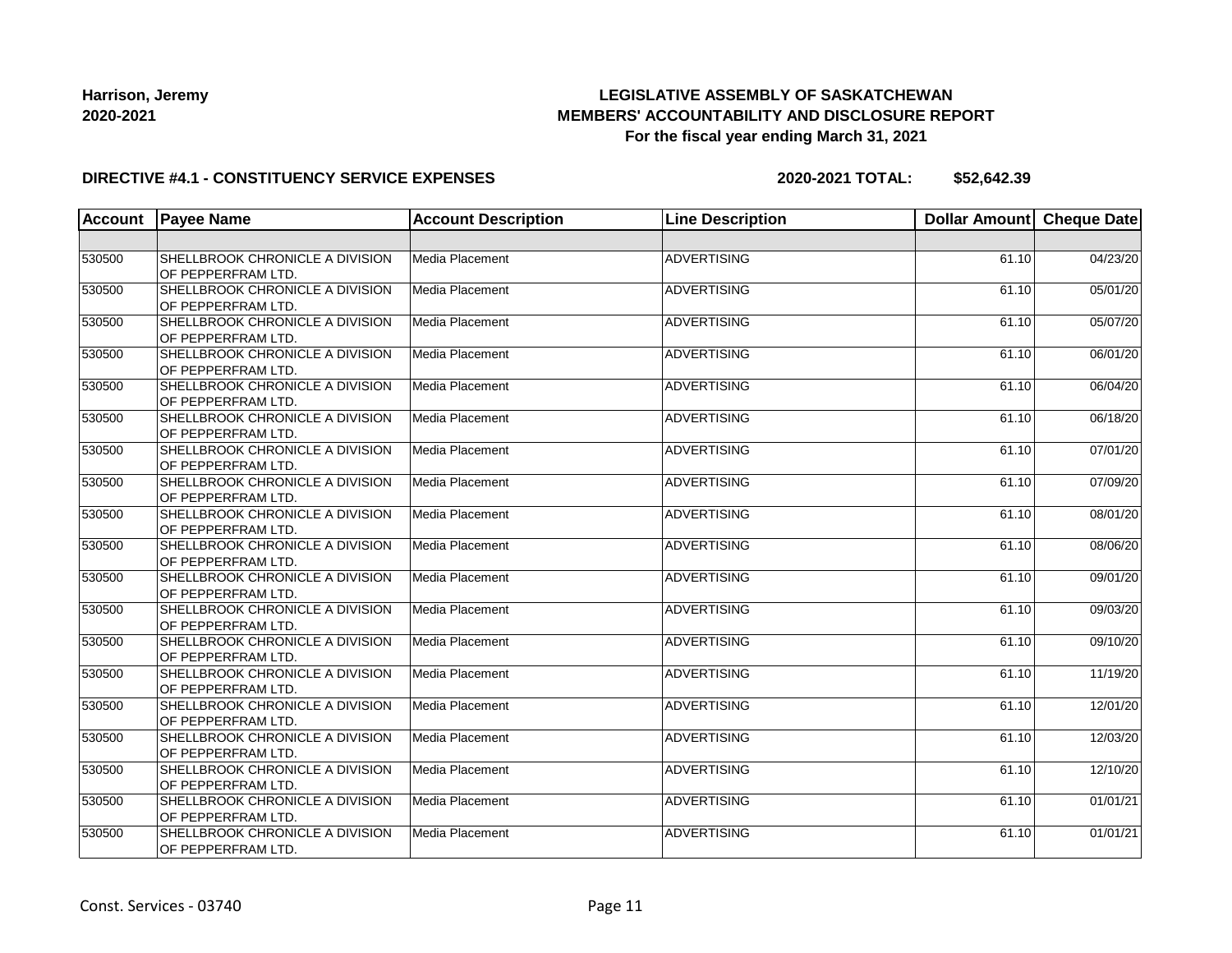## **LEGISLATIVE ASSEMBLY OF SASKATCHEWAN MEMBERS' ACCOUNTABILITY AND DISCLOSURE REPORT For the fiscal year ending March 31, 2021**

#### **DIRECTIVE #4.1 - CONSTITUENCY SERVICE EXPENSES**

| <b>Account</b> | <b>Payee Name</b>                                     | <b>Account Description</b> | <b>Line Description</b>                                 | Dollar Amount Cheque Date |          |
|----------------|-------------------------------------------------------|----------------------------|---------------------------------------------------------|---------------------------|----------|
|                |                                                       |                            |                                                         |                           |          |
| 530500         | SHELLBROOK CHRONICLE A DIVISION<br>OF PEPPERFRAM LTD. | Media Placement            | <b>ADVERTISING</b>                                      | 61.10                     | 01/01/21 |
| 530500         | SHELLBROOK CHRONICLE A DIVISION<br>OF PEPPERFRAM LTD. | Media Placement            | <b>ADVERTISING</b>                                      | 61.10                     | 01/07/21 |
| 530500         | SHELLBROOK CHRONICLE A DIVISION<br>OF PEPPERFRAM LTD. | Media Placement            | <b>ADVERTISING</b>                                      | 62.10                     | 01/14/21 |
| 530500         | SHELLBROOK CHRONICLE A DIVISION<br>OF PEPPERFRAM LTD. | Media Placement            | <b>ADVERTISING</b>                                      | 62.10                     | 01/21/21 |
| 530500         | SHELLBROOK CHRONICLE A DIVISION<br>OF PEPPERFRAM LTD. | Media Placement            | <b>ADVERTISING</b>                                      | 62.10                     | 02/01/21 |
| 530500         | SHELLBROOK CHRONICLE A DIVISION<br>OF PEPPERFRAM LTD. | Media Placement            | <b>ADVERTISING</b>                                      | 62.10                     | 02/04/21 |
| 530500         | SHELLBROOK CHRONICLE A DIVISION<br>OF PEPPERFRAM LTD. | Media Placement            | <b>ADVERTISING</b>                                      | 62.10                     | 02/11/21 |
| 530500         | SHELLBROOK CHRONICLE A DIVISION<br>OF PEPPERFRAM LTD. | Media Placement            | <b>ADVERTISING</b>                                      | 62.10                     | 02/18/21 |
| 530500         | SHELLBROOK CHRONICLE A DIVISION<br>OF PEPPERFRAM LTD. | Media Placement            | <b>ADVERTISING</b>                                      | 62.10                     | 03/01/21 |
| 530500         | SHELLBROOK CHRONICLE A DIVISION<br>OF PEPPERFRAM LTD. | Media Placement            | <b>ADVERTISING</b>                                      | 62.10                     | 03/04/21 |
| 530500         | SHELLBROOK CHRONICLE A DIVISION<br>OF PEPPERFRAM LTD. | Media Placement            | ADVERTISING                                             | 62.10                     | 03/11/21 |
| 530500         | SHELLBROOK CHRONICLE A DIVISION<br>OF PEPPERFRAM LTD. | Media Placement            | <b>ADVERTISING</b>                                      | 62.10                     | 03/18/21 |
| 530500         | SHELLBROOK CHRONICLE A DIVISION<br>OF PEPPERFRAM LTD. | Media Placement            | <b>ADVERTISING</b>                                      | 62.10                     | 03/25/21 |
| 530500         | <b>ST. WALBURG ARENA BOARD</b>                        | Media Placement            | <b>ADVERTISING</b>                                      | 1,000.00                  | 11/05/20 |
| 530500         | ST. WALBURG CURLING CLUB                              | Media Placement            | <b>ADVERTISING</b>                                      | 350.00                    | 11/01/20 |
| 530800         | <b>WESTERN LITHO LTD.</b>                             | Publications               | <b>NEWSLETTERS</b>                                      | 1.009.12                  | 07/01/20 |
| 530800         | <b>WESTERN LITHO LTD.</b>                             | Publications               | POSTCARD MAILER                                         | 598.90                    | 08/01/20 |
| 530800         | <b>WESTERN LITHO LTD.</b>                             | Publications               | POSTCARD MAILER                                         | 598.90                    | 08/01/20 |
| 530800         | <b>WESTERN LITHO LTD.</b>                             | Publications               | POSTCARD MAILER                                         | 233.20                    | 08/01/20 |
| 530800         | <b>WESTERN LITHO LTD.</b>                             | Publications               | <b>NEWSLETTER</b>                                       | 938.10                    | 09/01/20 |
| 530800         | <b>WESTERN LITHO LTD.</b>                             | Publications               | <b>NEWSLETTER</b>                                       | 723.98                    | 09/09/20 |
| 530900         | HARRISON, JEREMY E.                                   | <b>Promotional Items</b>   | REIMB:POSTAGE/OFFICE<br>SUPPLIES/FLAGS/SUBSCRIPTIONS    | 154.55                    | 06/24/20 |
| 530900         | HARRISON, JEREMY E.                                   | Promotional Items          | REIMB:POSTAGE/FLAGS/OFFICESUPPLI<br><b>ES/NEWSPAPER</b> | 4.17                      | 08/11/20 |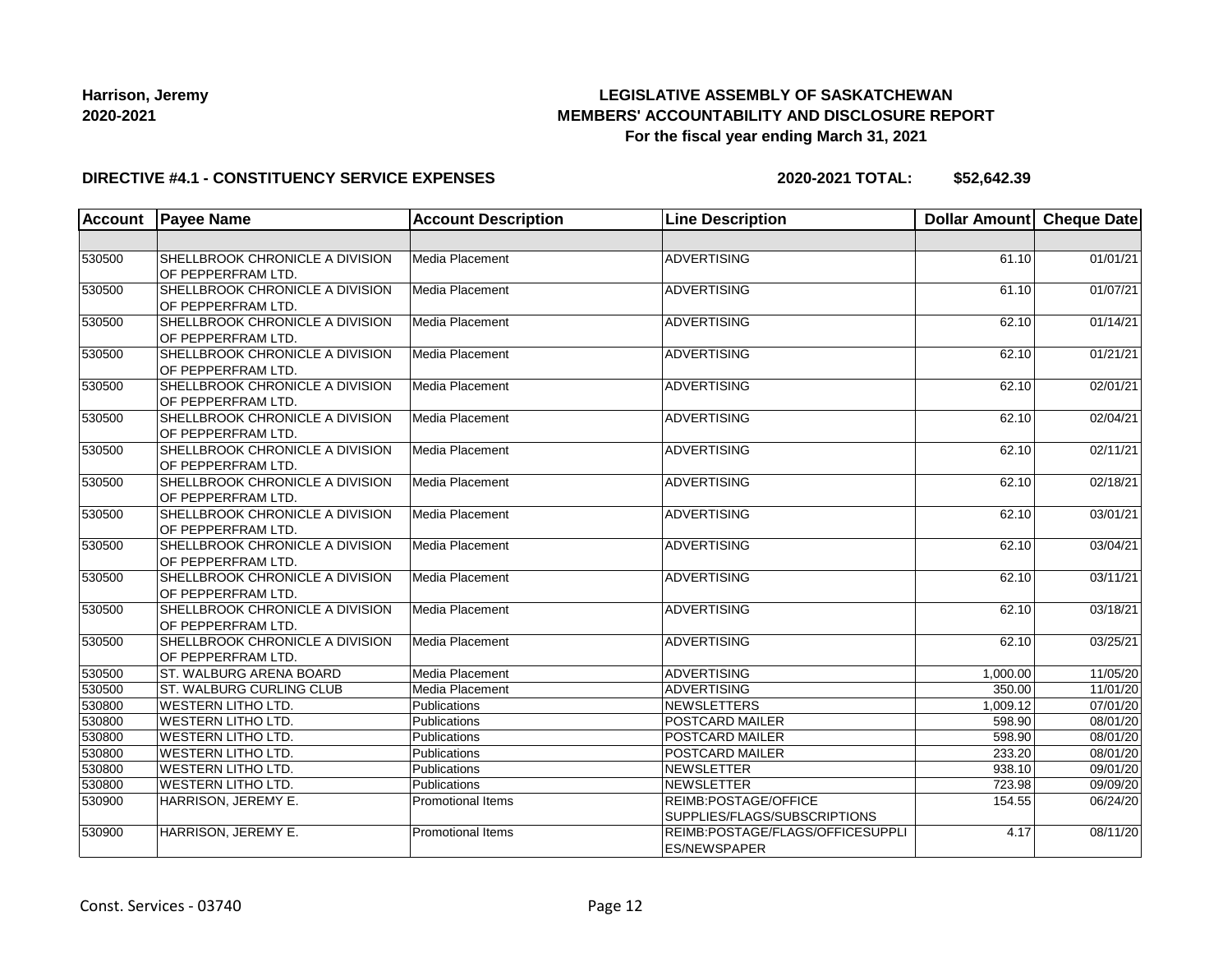## **LEGISLATIVE ASSEMBLY OF SASKATCHEWAN MEMBERS' ACCOUNTABILITY AND DISCLOSURE REPORT For the fiscal year ending March 31, 2021**

#### **DIRECTIVE #4.1 - CONSTITUENCY SERVICE EXPENSES**

| <b>Account</b> | <b>Payee Name</b>               | <b>Account Description</b>    | <b>Line Description</b>                                 | <b>Dollar Amount</b> | <b>Cheque Date</b> |
|----------------|---------------------------------|-------------------------------|---------------------------------------------------------|----------------------|--------------------|
|                |                                 |                               |                                                         |                      |                    |
| 530900         | HARRISON, JEREMY E.             | <b>Promotional Items</b>      | REIMB:POSTAGE/OFFICE                                    | 35.50                | 11/24/20           |
|                |                                 |                               | SUPPLIES/NEWSPAPERS/FLOWERS                             |                      |                    |
| 530900         | HARRISON, JEREMY E.             | <b>Promotional Items</b>      | <b>REIMB: SOFTWARE/OFFICE</b>                           | 106.89               | 12/08/20           |
|                |                                 |                               | SUPPLIES/FLAGS/NEWSPAPER                                |                      |                    |
| 530900         | HARRISON, JEREMY E.             | <b>Promotional Items</b>      | REIMB: OFFICE SUPPLIES/POINSETTA                        | 33.47                | 01/07/21           |
| 530900         | HARRISON, JEREMY E.             | <b>Promotional Items</b>      | REIMB: FLORAL ARRANGEMENT/OFFICE                        | 94.35                | 02/15/21           |
|                |                                 |                               | <b>SUPPLIES</b>                                         |                      |                    |
| 530900         | HARRISON, JEREMY E.             | <b>Promotional Items</b>      | <b>REIMB: FLAGS/OFFICE SUPPLIES</b>                     | 318.50               | 03/31/21           |
| 550200         | HARRISON, JEREMY E.             | Books, Mags and Ref Materials | <b>REIMB: SUBSCRIPTION</b>                              | 31.50                | 04/14/20           |
| 550200         | HARRISON, JEREMY E.             | Books, Mags and Ref Materials | REIMB: SUBSCRIPTION/POSTAGE                             | 31.50                | 05/20/20           |
| 550200         | HARRISON, JEREMY E.             | Books, Mags and Ref Materials | REIMB: POSTAGE/NEWSPAPERS                               | 15.00                | 06/04/20           |
| 550200         | HARRISON, JEREMY E.             | Books, Mags and Ref Materials | REIMB:POSTAGE/OFFICE                                    | 31.50                | 06/24/20           |
|                |                                 |                               | SUPPLIES/FLAGS/SUBSCRIPTIONS                            |                      |                    |
| 550200         | HARRISON, JEREMY E.             | Books, Mags and Ref Materials | <b>REIMB: OFFICE</b>                                    | 31.50                | 07/16/20           |
|                |                                 |                               | SUPPLIES/SUBSCRIPTIONS/POSTAGE                          |                      |                    |
| 550200         | HARRISON, JEREMY E.             | Books, Mags and Ref Materials | REIMB:POSTAGE/FLAGS/OFFICESUPPLI                        | 43.50                | 08/11/20           |
|                |                                 |                               | <b>ES/NEWSPAPER</b>                                     |                      |                    |
| 550200         | HARRISON, JEREMY E.             | Books, Mags and Ref Materials | REIMB: NEWSPAPER/OFFICE SUPPLIES                        | $\overline{3}1.50$   | 09/10/20           |
| 550200         | HARRISON, JEREMY E.             | Books, Mags and Ref Materials | REIMB:POSTAGE/OFFICE                                    | 16.50                | 11/24/20           |
|                |                                 |                               | SUPPLIES/NEWSPAPERS/FLOWERS                             |                      |                    |
| 550200         | HARRISON, JEREMY E.             | Books, Mags and Ref Materials | <b>REIMB: SOFTWARE/OFFICE</b>                           | 63.00                | 12/08/20           |
|                |                                 |                               | SUPPLIES/FLAGS/NEWSPAPER                                |                      |                    |
| 550200         | HARRISON, JEREMY E.             | Books, Mags and Ref Materials | <b>REIMB: NEWSPAPERS/OFFICE</b>                         | 31.50                | 01/13/21           |
|                |                                 |                               | <b>SUPPLIES</b>                                         |                      |                    |
| 550200         | HARRISON, JEREMY E.             | Books, Mags and Ref Materials | <b>REIMB: OFFICE</b>                                    | 9.00                 | 01/26/21           |
|                |                                 |                               | SUPPLIES/NEWSPAPERS/POSTAGE/SOF                         |                      |                    |
|                |                                 |                               | <b>TWARE SUBSCRIPTION</b>                               |                      |                    |
| 550200         | HARRISON, JEREMY E.             | Books, Mags and Ref Materials | <b>REIMB: POSTAGE/NEWSPAPERS</b>                        | 13.50                | 03/31/21           |
| 550200         | SHELLBROOK CHRONICLE A DIVISION | Books, Mags and Ref Materials | <b>SUBSCRIPTION</b>                                     | 75.00                | 01/04/21           |
|                | OF PEPPERFRAM LTD.              |                               |                                                         |                      |                    |
| 555000         | HARRISON, JEREMY E.             | Other Material and Supplies   | REIMB:POSTAGE/OFFICE                                    | 176.79               | 06/24/20           |
|                |                                 |                               | SUPPLIES/FLAGS/SUBSCRIPTIONS                            |                      |                    |
| 555000         | HARRISON, JEREMY E.             | Other Material and Supplies   | <b>REIMB: OFFICE</b>                                    | 282.21               | 07/16/20           |
|                |                                 |                               | SUPPLIES/SUBSCRIPTIONS/POSTAGE                          |                      |                    |
| 555000         | HARRISON, JEREMY E.             | Other Material and Supplies   | <b>REIMB: OFFICE SUPPLIES</b>                           | 362.07               | 07/23/20           |
| 555000         | HARRISON, JEREMY E.             | Other Material and Supplies   | REIMB:POSTAGE/FLAGS/OFFICESUPPLI<br><b>ES/NEWSPAPER</b> | 230.30               | 08/11/20           |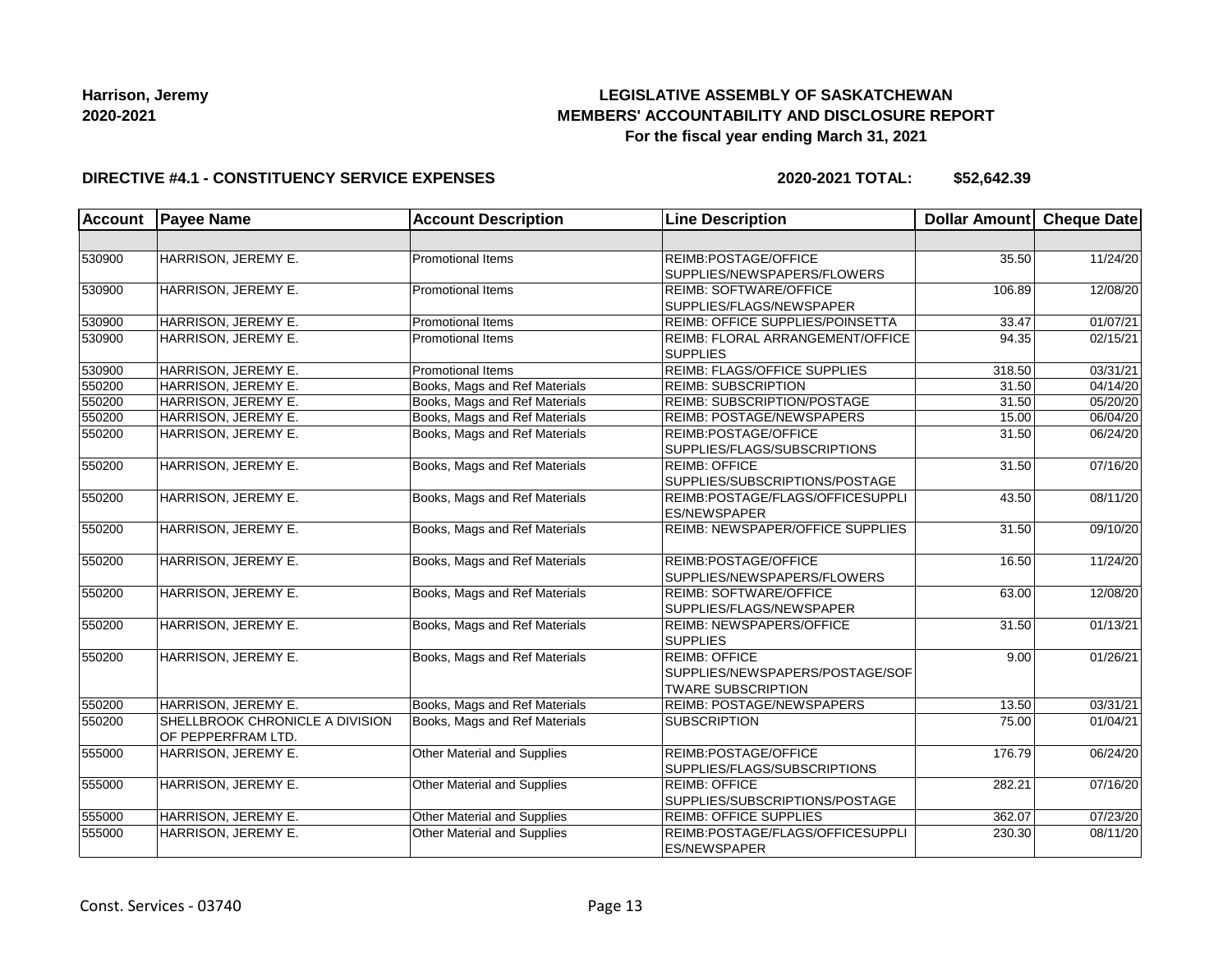## **LEGISLATIVE ASSEMBLY OF SASKATCHEWAN MEMBERS' ACCOUNTABILITY AND DISCLOSURE REPORT For the fiscal year ending March 31, 2021**

#### **DIRECTIVE #4.1 - CONSTITUENCY SERVICE EXPENSES**

| <b>Account</b> | <b>Payee Name</b>   | <b>Account Description</b>           | <b>Line Description</b>                                                              | <b>Dollar Amount</b> | <b>Cheque Date</b> |
|----------------|---------------------|--------------------------------------|--------------------------------------------------------------------------------------|----------------------|--------------------|
|                |                     |                                      |                                                                                      |                      |                    |
| 555000         | HARRISON, JEREMY E. | Other Material and Supplies          | <b>REIMB: OFFICE SUPPLIES</b>                                                        | 84.73                | 09/01/20           |
| 555000         | HARRISON, JEREMY E. | Other Material and Supplies          | <b>REIMB: OFFICE SUPPLIES</b>                                                        | 48.80                | 09/01/20           |
| 555000         | HARRISON, JEREMY E. | Other Material and Supplies          | REIMB: NEWSPAPER/OFFICE SUPPLIES                                                     | 549.82               | 09/10/20           |
| 555000         | HARRISON, JEREMY E. | Other Material and Supplies          | REIMB: POSTAGE/OFFICE SUPPLIES                                                       | 119.26               | 09/15/20           |
| 555000         | HARRISON, JEREMY E. | Other Material and Supplies          | REIMB:POSTAGE/OFFICE<br>SUPPLIES/NEWSPAPERS/FLOWERS                                  | 30.79                | 11/24/20           |
| 555000         | HARRISON, JEREMY E. | Other Material and Supplies          | <b>REIMB: SOFTWARE/OFFICE</b><br>SUPPLIES/FLAGS/NEWSPAPER                            | 343.98               | 12/08/20           |
| 555000         | HARRISON, JEREMY E. | Other Material and Supplies          | <b>REIMB: POSTAGE/OFFICE SUPPLIES</b>                                                | 160.66               | 12/14/20           |
| 555000         | HARRISON, JEREMY E. | Other Material and Supplies          | REIMB: OFFICE SUPPLIES/POINSETTA                                                     | 27.70                | 01/07/21           |
| 555000         | HARRISON, JEREMY E. | Other Material and Supplies          | <b>REIMB: NEWSPAPERS/OFFICE</b><br><b>SUPPLIES</b>                                   | 379.25               | 01/13/21           |
| 555000         | HARRISON, JEREMY E. | Other Material and Supplies          | <b>REIMB: OFFICE</b><br>SUPPLIES/NEWSPAPERS/POSTAGE/SOF<br><b>TWARE SUBSCRIPTION</b> | 440.29               | 01/26/21           |
| 555000         | HARRISON, JEREMY E. | Other Material and Supplies          | <b>REIMB: OFFICE SUPPLIES</b>                                                        | 148.94               | 02/01/21           |
| 555000         | HARRISON, JEREMY E. | Other Material and Supplies          | REIMB: FLORAL ARRANGEMENT/OFFICE<br><b>SUPPLIES</b>                                  | 159.06               | 02/15/21           |
| 555000         | HARRISON, JEREMY E. | Other Material and Supplies          | <b>REIMB: OFFICE</b><br>SUPPLIES/SOFTWARE/IPAD                                       | 313.66               | 02/23/21           |
| 555000         | HARRISON, JEREMY E. | Other Material and Supplies          | REIMB: POSTAGE/TABLE/OFFICE<br><b>SUPPLIES</b>                                       | 658.69               | 03/17/21           |
| 555000         | HARRISON, JEREMY E. | Other Material and Supplies          | REIMB: OFFICE SUPPLIES/SOFTWARE                                                      | 58.13                | 03/23/21           |
| 555000         | HARRISON, JEREMY E. | Other Material and Supplies          | REIMB: FLAGS/OFFICE SUPPLIES                                                         | 165.33               | 03/31/21           |
| 564300         | HARRISON, JEREMY E. | Computer Hardware - Exp.             | <b>REIMB: COMPUTER</b>                                                               | 892.19               | 02/04/21           |
| 564300         | HARRISON, JEREMY E. | Computer Hardware - Exp.             | <b>REIMB: OFFICE</b><br>SUPPLIES/SOFTWARE/IPAD                                       | 1,745.76             | 02/23/21           |
| 564600         | HARRISON, JEREMY E. | Computer Software - Exp              | <b>REIMB: SOFTWARE/OFFICE</b><br>SUPPLIES/FLAGS/NEWSPAPER                            | 230.93               | 12/08/20           |
| 564600         | HARRISON, JEREMY E. | Computer Software - Exp              | <b>REIMB: OFFICE</b><br>SUPPLIES/NEWSPAPERS/POSTAGE/SOF<br><b>TWARE SUBSCRIPTION</b> | 87.69                | 01/26/21           |
| 564600         | HARRISON, JEREMY E. | Computer Software - Exp              | <b>REIMB: OFFICE</b><br>SUPPLIES/SOFTWARE/IPAD                                       | 380.58               | 02/23/21           |
| 564600         | HARRISON, JEREMY E. | Computer Software - Exp              | REIMB: OFFICE SUPPLIES/SOFTWARE                                                      | 831.47               | 03/23/21           |
| 565200         | HARRISON, JEREMY E. | Office Furniture and Equipment - Exp | REIMB: POSTAGE/TABLE/OFFICE<br><b>SUPPLIES</b>                                       | 360.09               | 03/17/21           |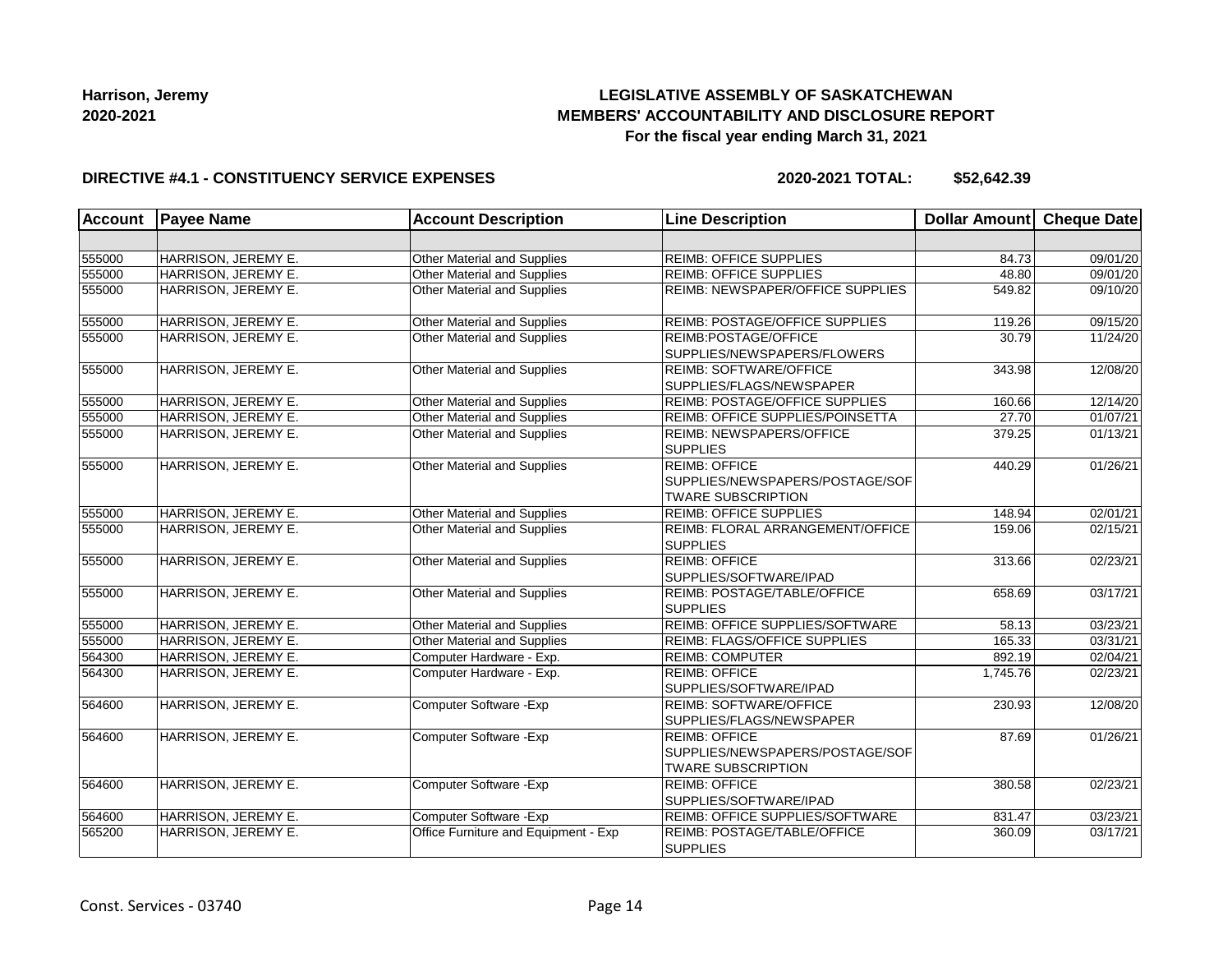## **LEGISLATIVE ASSEMBLY OF SASKATCHEWAN MEMBERS' ACCOUNTABILITY AND DISCLOSURE REPORT For the fiscal year ending March 31, 2021**

#### **DIRECTIVE #6 - CONSTITUENCY ASSISTANT EXPENSES**

**2020-2021 TOTAL: \$50,512.80**

| <b>Account</b> | <b>Payee Name</b>     | <b>Account Description</b>    | Dollar Amount Cheque Date |          |  |
|----------------|-----------------------|-------------------------------|---------------------------|----------|--|
|                |                       |                               |                           |          |  |
| 514000         | VIDAL, LORI A.        | Casual/Term                   | 215.06                    | 10/01/20 |  |
| 514000         | VIDAL, LORI A.        | Casual/Term                   | 66.16                     | 10/06/20 |  |
| 514000         | VIDAL, LORI A.        | Casual/Term                   | 293.90                    | 11/10/20 |  |
| 514000         | VIDAL, LORI A.        | Casual/Term                   | 645.17                    | 12/09/20 |  |
| 514000         | VIDAL, LORI A.        | Casual/Term                   | 430.11                    | 12/22/20 |  |
| 514000         | VIDAL, LORI A.        | Casual/Term                   | 86.01                     | 01/06/21 |  |
| 514000         | VIDAL, LORI A.        | Casual/Term                   | 215.06                    | 02/17/21 |  |
| 514000         | VIDAL, LORI A.        | Casual/Term                   | 430.11                    | 03/03/21 |  |
| 514000         | VIDAL, LORI A.        | Casual/Term                   | 215.06                    | 04/09/21 |  |
| 514300         | DEMMANS, RYLEY        | Part-Time/Permanent Part-Time | 0.00                      | 04/01/20 |  |
| 514300         | DEMMANS, RYLEY        | Part-Time/Permanent Part-Time | 988.13                    | 04/14/20 |  |
| 514300         | DEMMANS, RYLEY        | Part-Time/Permanent Part-Time | 1,185.75                  | 05/01/20 |  |
| 514300         | DEMMANS, RYLEY        | Part-Time/Permanent Part-Time | 1,185.75                  | 05/13/20 |  |
| 514300         | DEMMANS, RYLEY        | Part-Time/Permanent Part-Time | 1,185.75                  | 05/27/20 |  |
| 514300         | DEMMANS, RYLEY        | Part-Time/Permanent Part-Time | 1,185.75                  | 06/10/20 |  |
| 514300         | DEMMANS, RYLEY        | Part-Time/Permanent Part-Time | 1,345.65                  | 06/24/20 |  |
| 514300         | DEMMANS, RYLEY        | Part-Time/Permanent Part-Time | 1,010.98                  | 07/08/20 |  |
| 514300         | DEMMANS, RYLEY        | Part-Time/Permanent Part-Time | 1,105.33                  | 07/22/20 |  |
| 514300         | DEMMANS, RYLEY        | Part-Time/Permanent Part-Time | 1,010.98                  | 08/05/20 |  |
| 514300         | DEMMANS, RYLEY        | Part-Time/Permanent Part-Time | 1,132.29                  | 08/19/20 |  |
| 514300         | DEMMANS, RYLEY        | Part-Time/Permanent Part-Time | 1,213.16                  | 09/02/20 |  |
| 514300         | DEMMANS, RYLEY        | Part-Time/Permanent Part-Time | 1.294.04                  | 09/16/20 |  |
| 514300         | DEMMANS, RYLEY        | Part-Time/Permanent Part-Time | 606.59                    | 10/01/20 |  |
| 514300         | DEMMANS, RYLEY        | Part-Time/Permanent Part-Time | 1,041.04                  | 10/06/20 |  |
| 514300         | DEMMANS, RYLEY        | Part-Time/Permanent Part-Time | 808.78                    | 11/10/20 |  |
| 514300         | DEMMANS, RYLEY        | Part-Time/Permanent Part-Time | 808.78                    | 11/24/20 |  |
| 514300         | DEMMANS, RYLEY        | Part-Time/Permanent Part-Time | 2,916.78                  | 12/09/20 |  |
| 514300         | DEMMANS, RYLEY        | Part-Time/Permanent Part-Time | 808.78                    | 12/22/20 |  |
| 514300         | DEMMANS, RYLEY        | Part-Time/Permanent Part-Time | 404.39                    | 01/06/21 |  |
| 514300         | DEMMANS, RYLEY        | Part-Time/Permanent Part-Time | 1,213.16                  | 01/20/21 |  |
| 514300         | DEMMANS, RYLEY        | Part-Time/Permanent Part-Time | 1,213.16                  | 02/03/21 |  |
| 514300         | DEMMANS, RYLEY        | Part-Time/Permanent Part-Time | 889.65                    | 02/17/21 |  |
| 514300         | DEMMANS, RYLEY        | Part-Time/Permanent Part-Time | 1,086.94                  | 03/03/21 |  |
| 514300         | DEMMANS, RYLEY        | Part-Time/Permanent Part-Time | 1,304.33                  | 03/17/21 |  |
| 514300         | <b>DEMMANS, RYLEY</b> | Part-Time/Permanent Part-Time | 1,304.33                  | 03/30/21 |  |
| 514300         | DEMMANS, RYLEY        | Part-Time/Permanent Part-Time | 786.69                    | 04/09/21 |  |
| 514300         | ROGERS, FRANCES L     | Part-Time/Permanent Part-Time | 0.00                      | 04/01/20 |  |
| 514300         | ROGERS, FRANCES L     | Part-Time/Permanent Part-Time | $-399.20$                 | 04/13/20 |  |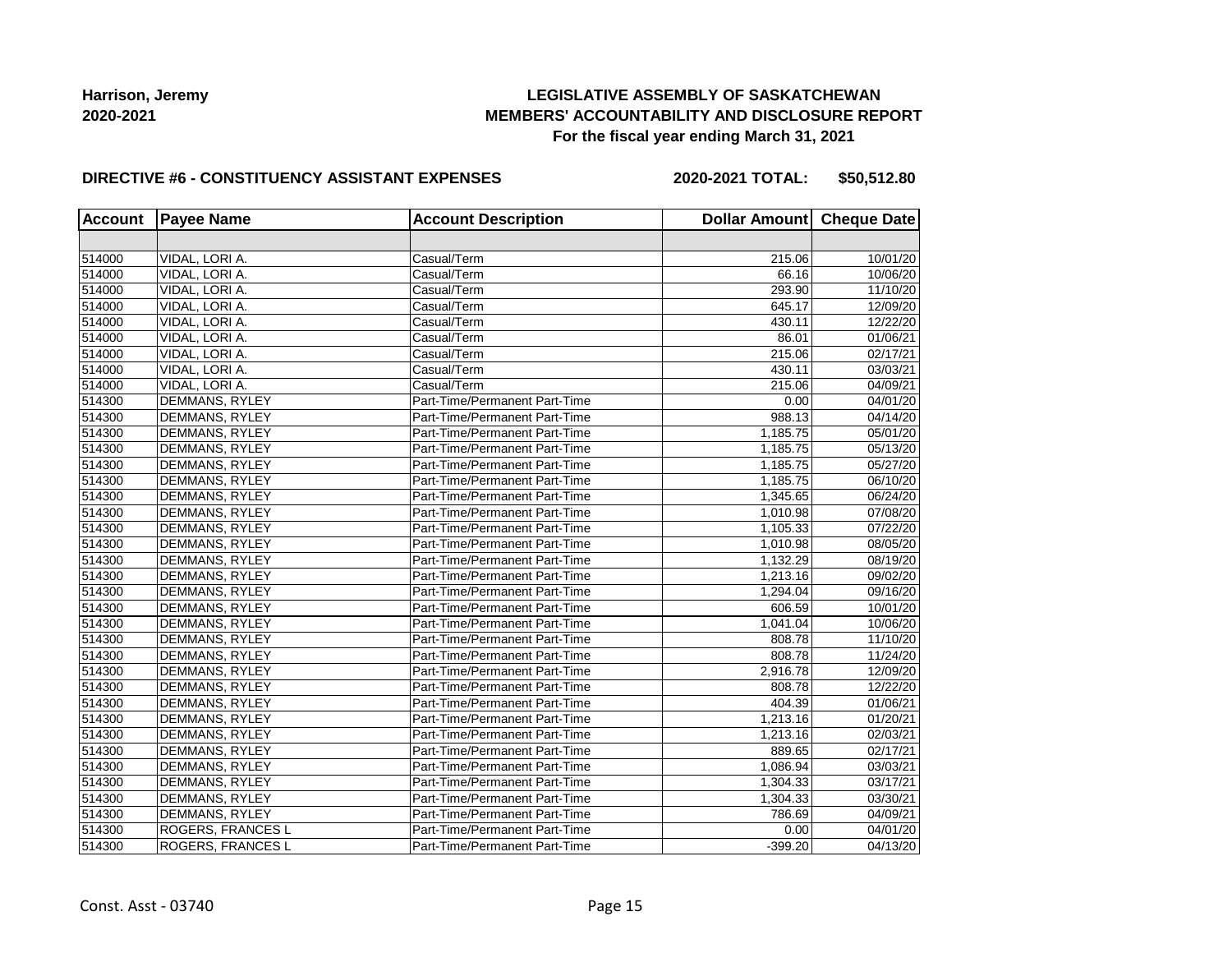## **LEGISLATIVE ASSEMBLY OF SASKATCHEWAN MEMBERS' ACCOUNTABILITY AND DISCLOSURE REPORT For the fiscal year ending March 31, 2021**

#### **DIRECTIVE #6 - CONSTITUENCY ASSISTANT EXPENSES**

**2020-2021 TOTAL: \$50,512.80**

| <b>Account</b> | <b>Payee Name</b> | <b>Account Description</b>                       | Dollar Amount Cheque Date |          |  |
|----------------|-------------------|--------------------------------------------------|---------------------------|----------|--|
|                |                   |                                                  |                           |          |  |
| 514300         | ROGERS, FRANCES L | Part-Time/Permanent Part-Time                    | 798.41                    | 04/14/20 |  |
| 514300         | ROGERS, FRANCES L | Part-Time/Permanent Part-Time                    | 598.81                    | 05/01/20 |  |
| 514300         | ROGERS, FRANCES L | Part-Time/Permanent Part-Time                    | 558.88                    | 05/13/20 |  |
| 514300         | ROGERS, FRANCES L | Part-Time/Permanent Part-Time                    | 359.29                    | 05/27/20 |  |
| 514300         | ROGERS, FRANCES L | Part-Time/Permanent Part-Time                    | 798.41                    | 06/10/20 |  |
| 514300         | ROGERS, FRANCES L | Part-Time/Permanent Part-Time                    | 849.23                    | 06/24/20 |  |
| 514300         | ROGERS, FRANCES L | Part-Time/Permanent Part-Time                    | 808.78                    | 07/08/20 |  |
| 514300         | ROGERS, FRANCES L | Part-Time/Permanent Part-Time                    | 808.78                    | 07/22/20 |  |
| 514300         | ROGERS, FRANCES L | Part-Time/Permanent Part-Time                    | 808.78                    | 08/05/20 |  |
| 514300         | ROGERS, FRANCES L | Part-Time/Permanent Part-Time                    | 606.59                    | 08/19/20 |  |
| 514300         | ROGERS, FRANCES L | Part-Time/Permanent Part-Time                    | 808.78                    | 09/02/20 |  |
| 514300         | ROGERS, FRANCES L | Part-Time/Permanent Part-Time                    | 1.213.16                  | 09/16/20 |  |
| 514300         | ROGERS, FRANCES L | Part-Time/Permanent Part-Time                    | 1.213.16                  | 10/01/20 |  |
| 514300         | ROGERS, FRANCES L | Part-Time/Permanent Part-Time                    | 855.44                    | 10/06/20 |  |
| 514300         | ROGERS, FRANCES L | Part-Time/Permanent Part-Time                    | 485.26                    | 11/10/20 |  |
| 514300         | ROGERS, FRANCES L | Part-Time/Permanent Part-Time                    | 566.15                    | 11/24/20 |  |
| 514300         | ROGERS, FRANCES L | Part-Time/Permanent Part-Time                    | 1,864.07                  | 12/09/20 |  |
| 514300         | ROGERS, FRANCES L | Part-Time/Permanent Part-Time                    | 566.15                    | 12/22/20 |  |
| 514300         | ROGERS, FRANCES L | Part-Time/Permanent Part-Time                    | 404.39                    | 01/06/21 |  |
| 514300         | ROGERS, FRANCES L | Part-Time/Permanent Part-Time                    | 606.59                    | 01/20/21 |  |
| 514300         | ROGERS, FRANCES L | Part-Time/Permanent Part-Time                    | 566.15                    | 02/03/21 |  |
| 514300         | ROGERS, FRANCES L | Part-Time/Permanent Part-Time                    | 566.15                    | 02/17/21 |  |
| 514300         | ROGERS, FRANCES L | Part-Time/Permanent Part-Time                    | 202.20                    | 03/03/21 |  |
| 514300         | ROGERS, FRANCES L | Part-Time/Permanent Part-Time                    | 485.26                    | 03/17/21 |  |
| 514300         | ROGERS, FRANCES L | Part-Time/Permanent Part-Time                    | 404.39                    | 03/30/21 |  |
| 514300         | ROGERS, FRANCES L | Part-Time/Permanent Part-Time                    | 548.77                    | 04/09/21 |  |
| 519900         | None (Default)    | Change in Y/E Accrued Empl Leave                 | $-1,196.75$               | 04/20/20 |  |
|                |                   | Entitlements                                     |                           |          |  |
| 519900         | None (Default)    | Change in Y/E Accrued Empl Leave<br>Entitlements | 2,123.12                  | 04/14/21 |  |